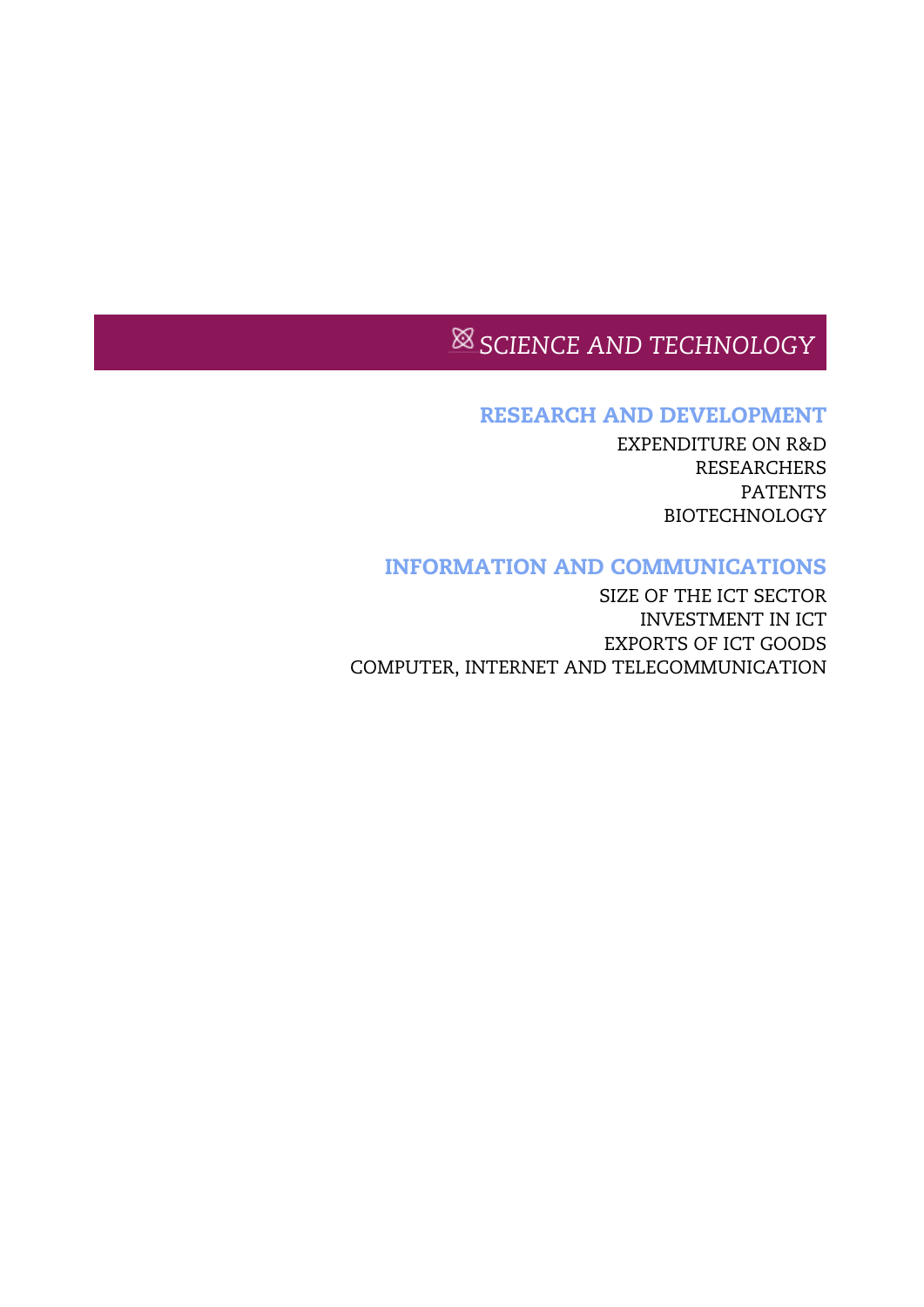# <span id="page-1-0"></span>EXPENDITURE ON R&D

Expenditure on research and development (R&D) is a key indicator of countries' innovative efforts.

#### Definition

Research and development (R&D) comprise creative work undertaken on a systematic basis in order to increase the stock of knowledge (including knowledge of man, culture and society) and the use of this knowledge to devise new applications. R&D covers three activities: basic research, applied research, and experimental development. Basic research is experimental or theoretical work undertaken primarily to acquire new knowledge of the underlying foundation of phenomena and observable facts, without any particular application or use in view. Applied research is also original investigation undertaken in order to acquire new knowledge; it is, however, directed primarily towards a specific practical aim or objective. Experimental development is systematic work, drawing on existing knowledge gained from research and/or practical experience, which is directed to producing new materials, products or devices, to installing new processes, systems and services, or to improving substantially those already produced or installed.

The main aggregate used for international comparisons is gross domestic expenditure on R&D (GERD). This consists of the total expenditure (current and capital) on R&D carried out by all resident companies, research institutes, university and government laboratories, etc. It includes R&D funded from abroad but excludes domestic funds for R&D performed outside the domestic economy. GERD is here expressed in constant 2005 dollars (adjusted for purchasing power parity) and as a share of GDP (R&D intensity).

#### **Comparability**

The R&D data shown here have been compiled according to the guidelines of the OECD *Frascati Manual*. Estimates

#### *Overview*

Total OECD R&D spending in real terms increased in 2010 after shrinking by 1.7% in 2009. This upturn was mainly due to a strong recovery in the level of R&D performed by the business sector. Among the G7 countries for which 2010 data are available, total R&D expenditure grew (in real terms) in Germany (3.7%), Japan (1.4%), Italy (1.3%) and France (1.2%), and declined in both Canada and the United Kingdom (by around 3%).

Among OECD countries, the United States is the main performer with 42% of the total OECD GERD in 2009, followed by Japan (15%) and Germany (9%). Since 1999, real R&D expenditure has been growing the fastest in Estonia, Korea, Portugal and Turkey, with average annual growth rates around 10%. Outside the OECD area, China's average annual real growth in R&D spending has been close to 20%, making it the world's second largest R&D performer and ahead of Japan since 2009.

In 2009, R&D amounted to 2.4% of GDP for the OECD as a whole. Denmark, Finland, Israel, Japan, Korea and Sweden were the only OECD countries whose R&D-to-GDP ratio exceeded 3%.

Over the last decade, R&D intensity grew in the EU (from 1.74% to 1.91%), in Japan (from 3.00% to 3.26%) and in the United States (from 2.71 to 2.90%). Estonia, Korea, Portugal and Turkey were the fastest growing OECD countries. In the same period (2000-10), R&D intensity in China almost doubled, increasing from 0.90% to 1.77%.

of the resources allocated to R&D are affected by national characteristics such as the periodicity and coverage of national R&D surveys across institutional sectors and industries (and the inclusion of firms and organisations of different sizes); and the use of different sampling and estimation methods. R&D typically involves a few large performers, hence R&D surveys use various techniques to maintain up-to-date registers of known performers, while attempting to identify new or occasional performers.

Data for Israel exclude defence. Those for Korea, prior to 2007, exclude social sciences and the humanities. For the United States, R&D capital expenditures are excluded and depreciation charges of the business enterprises are included.

#### *Sources*

• OECD (2012), *Main Science and Technology Indicators*, OECD Publishing.

#### *Further information*

#### *Analytical publications*

- OECD (2012), *OECD Science, Technology and Industry Outlook*, OECD Publishing.
- OECD (2011), *OECD Science, Technology and Industry Scoreboard*, OECD Publishing.

#### *Methodological publications*

• OECD (2002),

*Frascati Manual 2002: Proposed Standard Practice for Surveys on Research and Experimental Development*, The Measurement of Scientific and Technological Activities, OECD Publishing.

#### *Online databases*

• *OECD Science, Technology and R&D Statistics*

- OECD Science, Technology and Industry, *www.oecd.org/sti*.
- OECD Main Science and Technology Indicators, *www.oecd.org/sti/msti*.
- OECD Research and Development Statistics, *www.oecd.org/sti/rds*.
- OECD Measuring Science and Technology, *www.oecd.org/sti/measuring-scitech*.
- OECD R&D and GBAORD Sources and Methods Databases, *http://webnet.oecd.org/rd\_gbaord\_metadata*.
- OECD Frascati Manual 2002 (supplementary material), *www.oecd.org/sti/frascatimanual*.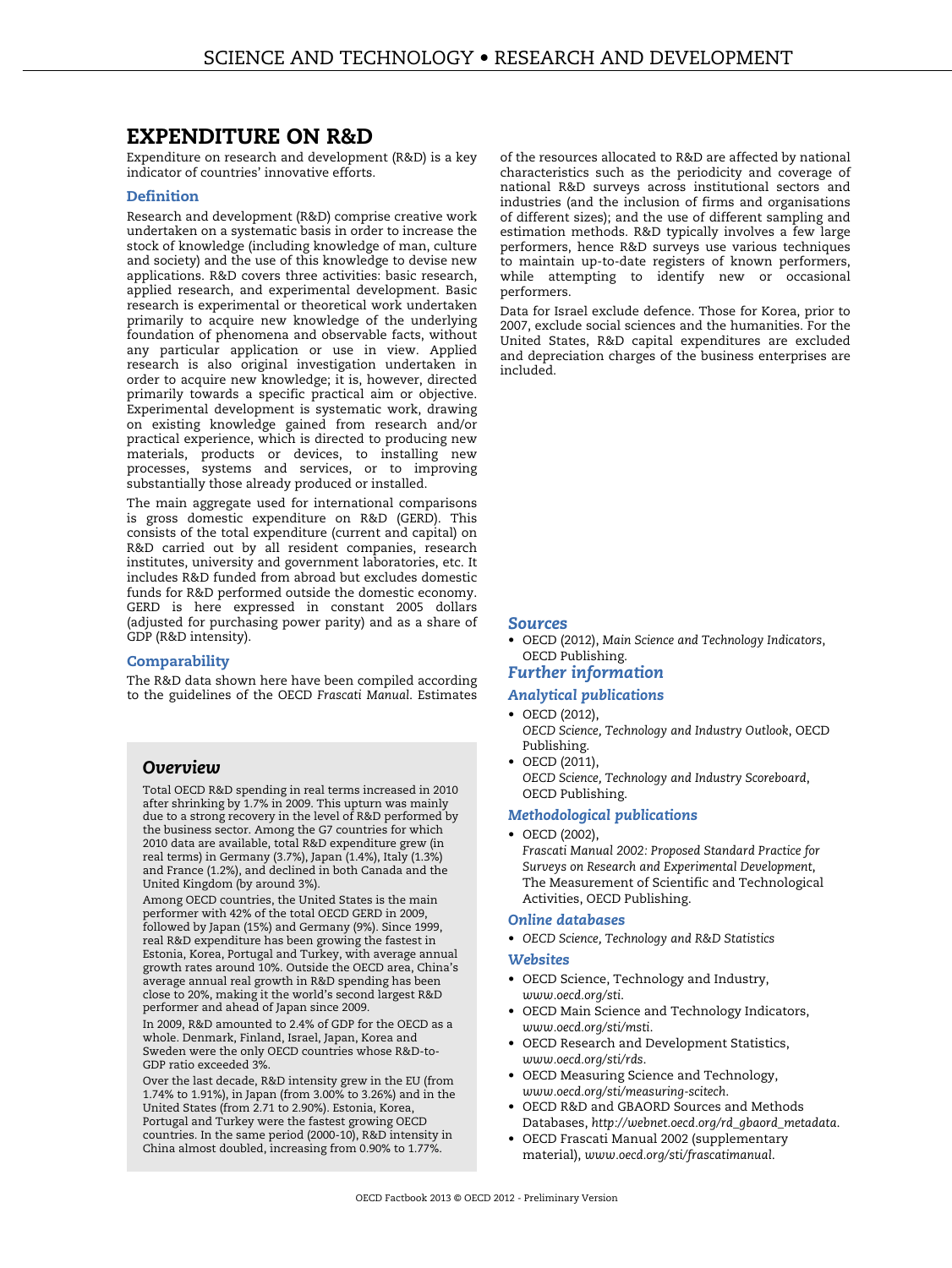|                           | 1999                 | 2000                 | 2001                 | 2002                 | 2003       | 2004                 | 2005                 | 2006    | 2007      | 2008                 | 2009                        | 2010                 | 2011                 |
|---------------------------|----------------------|----------------------|----------------------|----------------------|------------|----------------------|----------------------|---------|-----------|----------------------|-----------------------------|----------------------|----------------------|
| Australia                 |                      | 8936                 |                      | 10719                |            | 12 061               |                      | 14 902  |           | 17644                |                             |                      |                      |
|                           | u.<br>4 6 3 6        | 4 9 20               | ÷.<br>5 2 6 6        | 5 5 4 6              | ä,<br>5902 | 6 0 4 3              | ü.<br>6803           | 6996    | 7455      | 8 0 5 2              | $\mathbb{Z}^2$<br>7896      | $\ddotsc$<br>8 1 8 4 | 8417                 |
| Austria                   |                      |                      |                      |                      |            |                      | 6 171                |         |           |                      |                             |                      |                      |
| <b>Belgium</b>            | 5810                 | 6 1 2 5              | 6 4 9 7              | 6 1 6 5              | 6018       | 6 1 4 9              |                      | 6440    | 6750      | 7 0 8 1              | 7 0 9 0                     | 7 109                |                      |
| Canada                    | 17 032               | 19 063               | 21 215               | 21 352               | 21 687     | 22 709               | 23 090               | 23 336  | 23 356    | 22 796               | 22 4 16                     | 21 708               | 21 448               |
| Chile                     | u.                   | $\ddotsc$            | $\ddotsc$            | u.                   | ä.         | $\ddotsc$            | $\ddot{\phantom{1}}$ | u.      | 712       | 889                  | $\mathcal{L}_{\mathcal{A}}$ | $\ddot{\phantom{a}}$ | $\ddotsc$            |
| <b>Czech Republic</b>     | 1881                 | 2079                 | 2 1 2 5              | 2 1 5 9              | 2 3 3 5    | 2 4 4 2              | 2948                 | 3 4 6 7 | 3650      | 3570                 | 3582                        | 3888                 |                      |
| <b>Denmark</b>            | 3 5 5 4              | $\ddotsc$            | 4 0 6 3              | 4 2 8 9              | 4 4 2 1    | 4 3 6 3              | 4419                 | 4 6 0 8 | 4 8 7 5   | 5 3 4 2              | 5 4 0 8                     | 5 4 7 1              | $\ddotsc$            |
| Estonia                   | 98                   | 95                   | 117                  | 128                  | 148        | 175                  | 207                  | 277     | 285       | 324                  | 311                         | 362                  | $\ddot{\phantom{0}}$ |
| Finland                   | 4 2 6 0              | 4 7 3 3              | 4 7 9 9              | 4 9 5 5              | 5 1 7 0    | 5 4 0 1              | 5 601                | 5846    | 6 151     | 6576                 | 6406                        | 6 5 5 3              | $\ldots$             |
| France                    | 35 799               | 36 946               | 38 479               | 39 521               | 38 794     | 39 395               | 39 236               | 40 191  | 40 623    | 41 394               | 42 720                      | 43 214               | $\ddotsc$            |
| Germany                   | 58 231               | 61 579               | 62 557               | 63 289               | 63 981     | 63 800               | 64 299               | 67 595  | 69 569    | 74 705               | 74 375                      | 77 098               |                      |
| Greece                    | 1 2 9 1              | $\ddotsc$            | 1 3 5 6              | $\ddot{\phantom{a}}$ | 1449       | 1471                 | 1615                 | 1670    | 1770      | $\ddotsc$            | $\ddotsc$                   | $\ddotsc$            |                      |
| Hungary                   | 915                  | 1 1 2 4              | 1 3 4 8              | 1516                 | 1474       | 1 4 4 7              | 1616                 | 1788    | 1751      | 1803                 | 1955                        | 1967                 | $\ddotsc$            |
| Iceland                   | 185                  | 224                  | 258                  | 258                  | 252        | $\ddot{\phantom{a}}$ | 287                  | 324     | 308       | 308                  | $\ddotsc$                   |                      | $\ddotsc$            |
| Ireland                   | 1 3 6 0              | 1413                 | 1449                 | 1 5 4 3              | 1706       | 1878                 | 2 0 0 9              | 2 1 1 9 | 2 2 9 7   | 2 5 2 8              | 2858                        | 2844                 | $\ddotsc$            |
| Israel                    | 4700                 | 6 2 2 8              | 6628                 | 6 607                | 6 2 9 6    | 6610                 | 7 1 4 6              | 7684    | 8714      | 8937                 | 8 4 2 2                     | 8719                 | $\ddot{\phantom{a}}$ |
| Italy                     | 15 4 74              | 16411                | 17 376               | 18 110               | 17 766     | 17920                | 17 999               | 19 0 95 | 20 204    | 20 5 27              | 20 337                      | 20 606               | $\ddotsc$            |
| Japan                     | 106 715              | 110 017              | 113 086              | 114 930              | 117 927    | 120 301              | 128 695              | 134 844 | 139 916   | 138 684              | 126 872                     | 128 581              | $\ddot{\phantom{a}}$ |
| Korea                     | 17 574               | 20 213               | 22 641               | 23 5 86              | 25 067     | 28 305               | 30 618               | 34 7 12 | 38 923    | 41 685               | 44 311                      | 49 394               |                      |
| Luxembourg                | $\ddotsc$            | 441                  | $\ddot{\phantom{a}}$ | $\ddot{\phantom{a}}$ | 476        | 492                  | 495                  | 554     | 561       | 562                  | 563                         | 569                  | $\ddot{\phantom{a}}$ |
| <b>Mexico</b>             | 4 3 3 4              | 4 0 1 1              | 4 2 3 9              | 4 7 2 7              | 4769       | 5014                 | 5 3 4 6              | 5 2 6 6 | 5 2 1 5   | $\ddot{\phantom{a}}$ | $\ddot{\phantom{0}}$        | $\ddot{\phantom{0}}$ | $\ddotsc$            |
| Netherlands               | 10 220               | 10 385               | 10 572               | 10 290               | 10 533     | 10823                | 10 904               | 11 157  | 11 134    | 11 071               | 11 0 16                     | 11 379               | $\ddot{\phantom{a}}$ |
| <b>New Zealand</b>        | 831                  | $\mathbb{Z}^2$       | 1 0 0 6              | u.                   | 1 1 4 4    | ä,                   | 1 1 8 9              | ä.      | 1 3 0 4   | u.                   | 1427                        | $\ddotsc$            | $\ddotsc$            |
| Norway                    | 2 6 8 7              | $\ddot{\phantom{a}}$ | 3 0 0 9              | 3 0 8 2              | 3 2 0 8    | 3 1 7 5              | 3316                 | 3 5 0 3 | 3832      | 4 0 2 3              | 4 0 4 8                     | 4 0 24               | $\ddot{\phantom{0}}$ |
| Poland                    | 2 9 8 9              | 2912                 | 2850                 | 2 5 9 5              | 2 606      | 2831                 | 2982                 | 3 1 0 7 | 3 3 8 4   | 3790                 | 4 3 0 4                     | 4876                 | $\ldots$             |
| Portugal                  | 1429                 | 1574                 | 1 704                | 1627                 | 1565       | 1663                 | 1755                 | 2 2 5 6 | 2728      | 3519                 | 3728                        | 3667                 | $\ddot{\phantom{a}}$ |
| <b>Slovak Republic</b>    | 444                  | 444                  | 450                  | 424                  | 446        | 418                  | 440                  | 459     | 480       | 522                  | 506                         | 692                  | $\ddotsc$            |
| Slovenia                  | 513                  | 543                  | 605                  | 616                  | 549        | 629                  | 675                  | 775     | 769       | 911                  | 942                         | 1 0 8 1              |                      |
| Spain                     | 8 3 0 2              | 9 1 9 3              | 9607                 | 10 635               | 11 657     | 12 203               | 13 3 3 1             | 14 832  | 16 220    | 17457                | 17 302                      | 17 240               | $\ddotsc$            |
| Sweden                    | 8 8 6 4              | $\ddot{\phantom{a}}$ | 10814                | $\ddot{\phantom{a}}$ | 10 443     | 10 233               | 10 510               | 11 346  | 10 809    | 11 686               | 10 804                      | 10835                | $\ddotsc$            |
| Switzerland               | u.                   | 6 3 0 8              | $\ddotsc$            | $\ddotsc$            | u,         | 7 5 25               | u,                   | Ω.      | u,        | 8728                 | u,                          | ÷.                   | $\ddotsc$            |
| Turkey                    | 2739                 | 2996                 | 3 1 7 1              | 3 2 9 3              | 3 1 8 4    | 3735                 | 4617                 | 4845    | 6314      | 6 3 8 0              | 7 1 1 0                     | 7 6 6 4              |                      |
| <b>United Kingdom</b>     | 29 856               | 31 056               | 31 594               | 32 399               | 32759      | 32 524               | 34 081               | 35 331  | 37 219    | 37 018               | 36 731                      | 35 615               | $\ddotsc$            |
| <b>United States</b>      | 282 775              | 302 231              | 306 683              | 300 510              | 307 769    | 310 261              | 325 936              | 339 956 | 355 488   | 371813               | 365 994                     | $\ddotsc$            | $\ddot{\phantom{a}}$ |
| <b>EU27</b>               | 197 094              | 208 068              | 215 363              | 219 609              | 221 669    | 223 960              | 229 931              | 242 058 | 251 118   | 262 891              | 262 780                     | 267 201              | $\ddotsc$            |
| <b>OECD</b>               | 650 059              | 690 857              | 712 638              | 715 336              | 730 083    | 743 415              | 779 529              | 818 588 | 857 502   | 888 551              | 873 833                     |                      | $\ddot{\phantom{a}}$ |
| <b>Brazil</b>             |                      | $\ddotsc$            |                      | $\ddotsc$            | ä,         | ٠.                   | ٠.                   |         |           | $\ddotsc$            |                             | $\ddotsc$            | $\ldots$             |
| China                     | 23 512               | 30 401               | 34 673               | 42 570               | 49618      | 59 264               | 71 055               | 83 902  | 96 304    | 111 183              | 140 637                     | 161 552              | $\ddot{\phantom{a}}$ |
| India                     | ÷.                   | $\ddotsc$            | $\ddotsc$            | ÷.                   | ÷.         | Ξ.                   | ÷.                   | Ω.      | ÷.        | $\ddotsc$            |                             |                      | $\ddotsc$            |
| Indonesia                 |                      | $\ddotsc$            | $\ddotsc$            | $\ddotsc$            | $\ddotsc$  | $\ddotsc$            | $\ddot{\phantom{0}}$ |         | $\ddotsc$ |                      | $\ddot{\phantom{a}}$        | $\ddot{\phantom{a}}$ | $\ddot{\phantom{0}}$ |
| <b>Russian Federation</b> | 11 4 19              | 13 24 2              | 15 602               | 17 308               | 19 139     | 18 3 64              | 18 121               | 19689   | 22 230    | 21891                | 24 185                      | 23 394               | $\ddotsc$            |
| South Africa              | $\ddot{\phantom{a}}$ | $\ddot{\phantom{a}}$ | 2 5 3 6              | $\ddot{\phantom{a}}$ | 2921       | 3 2 7 1              | 3654                 | 4 0 0 5 | 4 179     | 4 3 3 5              | $\ddot{\phantom{a}}$        | $\ddot{\phantom{a}}$ | $\ddotsc$            |

### Gross domestic expenditure on R&D

*Million US dollars – 2005 constant prices and PPPs*

*Statlink http://dx.doi.org/10.1787/888932708845*



# Gross domestic expenditure on R&D

*As a percentage of GDP*

2010 or latest available year

◆ 2000 or first available year

*Statlink http://dx.doi.org/10.1787/888932708864*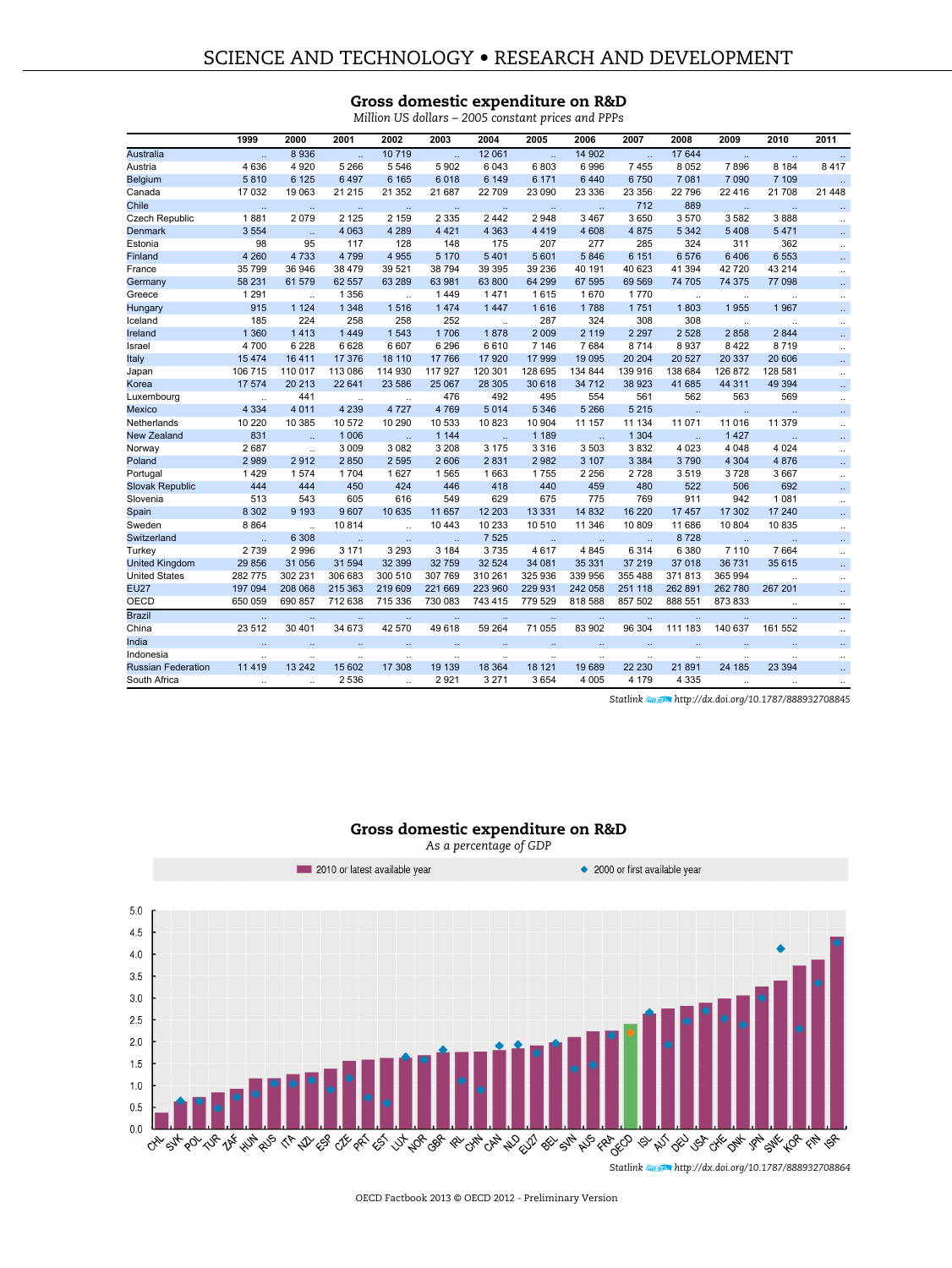# <span id="page-3-0"></span>RESEARCHERS

Researchers are key actors in the research and development system. On average, in OECD countries, labour costs account for half of the R&D expenditure. Two-thirds of total R&D personnel are estimated to be researchers.

#### **Definition**

Researchers are professionals engaged in the conception and creation of new knowledge, products, processes, methods and systems, as well as those who are directly involved in the management of projects for such purposes. They include researchers working in both civil and military research in government, universities and research institutes as well as in the business sector.

Researchers are part of human resources devoted to R&D. Other categories of R&D personnel are technicians (and equivalent staff) who participate in R&D by performing scientific and technical tasks, and other supporting staff (skilled and unskilled craftsmen, secretarial and clerical staff participating in R&D projects).

The number of researchers is measured in full-time equivalents (*i.e.* a person working half-time on R&D is counted as 0.5 person-year) and expressed per thousand people employed in each country. The number of researchers includes staff engaged in R&D during the course of one year.

# *Overview*

In the OECD area, around 4.2 million persons were employed as researchers in 2007. There were about 7.6 researchers per thousand of employed people, compared with 5.9 per thousand employed in 1995. This indicator has steadily increased over the last two decades. The Nordic countries (Denmark, Finland, Iceland, Norway and Sweden) top the table for the numbers of researchers per thousand persons employed, with Finland the highest in the group, and the OECD, recording 17.0 researchers per thousand persons employed in 2010. Among the remaining OECD countries, rates are highest in Korea (11.1), Japan (10.4) and New Zealand (12.4 in 2009). Conversely, researchers per thousand of employed people are low (below 1.0) in Chile and Mexico. Other countries with low rates, below 5.0 researchers per thousand of employed people, include Italy, Poland and Turkey.

Among the major non-member countries, growth in the number of researchers has been steady in China although the overall level, at 1.6 per thousand of people employed in 2010, still remains well below the OECD average. The number of researchers per thousand of people employed for the Russian Federation has been decreasing since 1994 but this level, at 6.3 researchers per thousand employed in 2010, is similar to that of EU countries.

In 2007, in the OECD, about 2.7 million researchers were engaged in the business sector. It represents approximately two-thirds of the total although there are differences across countries: four out of five researchers work in the business sector in the United States, about three out of four in Japan and Korea, but less than one out of two in the EU. Chile, Mexico, Poland, the Slovak Republic and South Africa have a low intensity of business researchers (less than one per 1 000 employees in industry). In these countries, the business sector plays a much smaller role in the national R&D system than the higher education and government sectors.

### **Comparability**

The data on researchers have been compiled on the basis of the methodology of the OECD *Frascati Manual*. Comparability over time is affected to some extent by improvements in the coverage of national R&D surveys and by the efforts of countries to improve the international comparability of their data.

For the United States beginning in 2000, the total numbers of researchers are OECD estimates. Data for the United States exclude military personnel in the government sector since 1985. For China, from 2009 researcher data are collected according to the OECD *Frascati Manual* definition of researcher.

#### *Sources*

• OECD (2012), Main Science and Technology Indicators, OECD Publishing.

# *Further information*

# *Analytical publications*

- OECD (2012), *OECD Science, Technology and Industry Outlook 2012*, OECD Publishing.
- OECD (2012), *OECD Science, Technology and Industry Working Papers*,
- OECD Publishing.
- OECD (2011),
- *OECD Science, Technology and Industry Scoreboard 2011*, OECD Publishing.
- OECD (2011),

*Public Research Institutions, Mapping Sector Trends*, OECD Publishing.

#### *Methodological publications*

• OECD (2002),

*Frascati Manual 2002: Proposed Standard Practice for Surveys on Research and Experimental Development*, The Measurement of Scientific and Technological Activities, OECD Publishing.

#### *Online databases*

• *OECD Science, Technology and R&D Statistics*

- OECD Science, Technology and Industry, *www.oecd.org/sti*.
- OECD Main Science and Technology Indicators, *www.oecd.org/sti/msti*.
- OECD Research and Development Statistics, *www.oecd.org/sti/rds*.
- OECD Measuring Science and Technology, *www.oecd.org/sti/measuring-scitech*.
- OECD R&D and GBAORD Sources and Methods Databases, *http://webnet.oecd.org/rd\_gbaord\_metadata*.
- OECD Frascati Manual 2002 (supplementary material), *www.oecd.org/sti/frascatimanual*.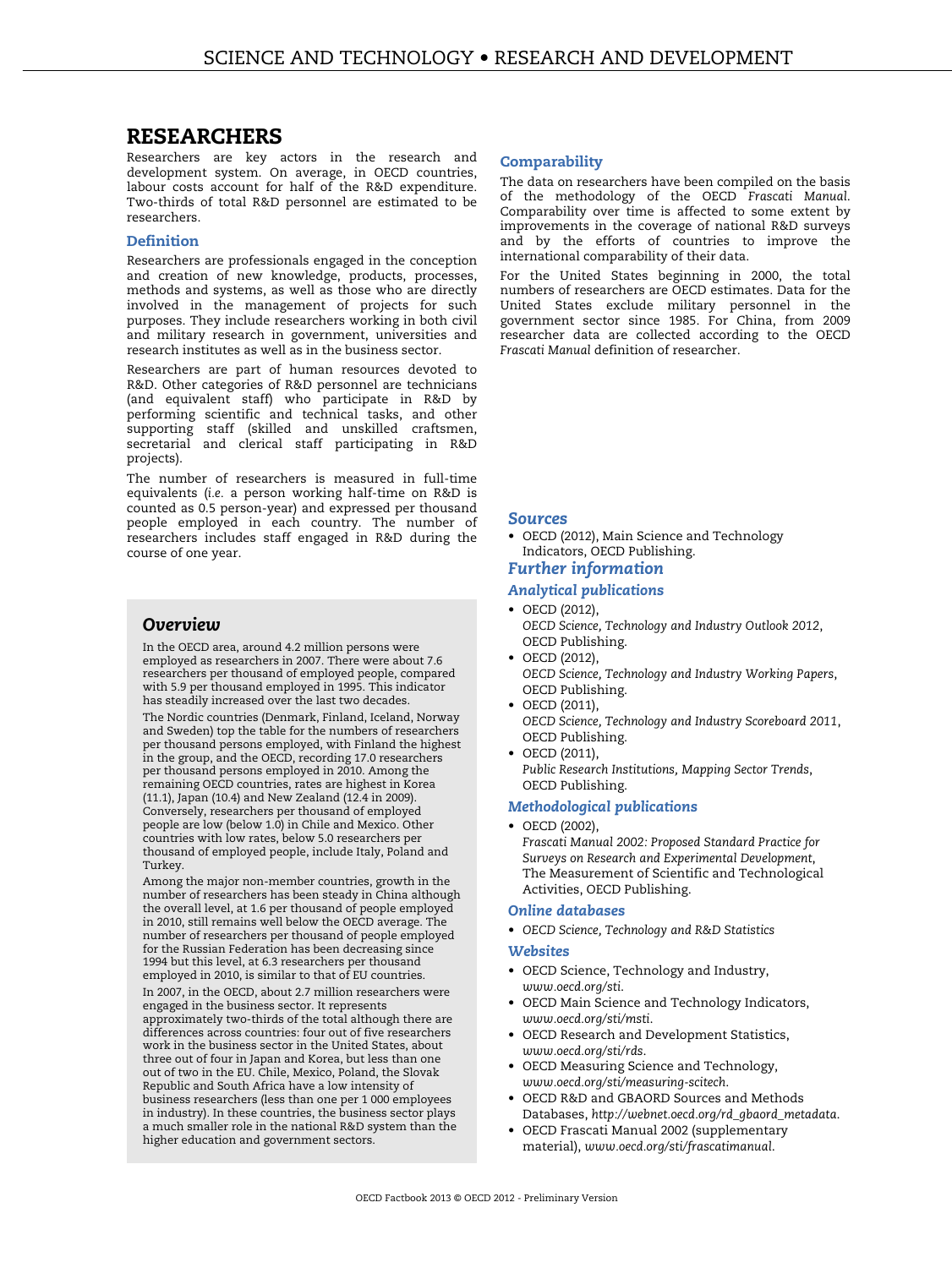|                           |           |                      |                      |                      |                      | ر ,                  |                      |                      |                      |                      |                      |                             |                      |
|---------------------------|-----------|----------------------|----------------------|----------------------|----------------------|----------------------|----------------------|----------------------|----------------------|----------------------|----------------------|-----------------------------|----------------------|
|                           | 1998      | 1999                 | 2000                 | 2001                 | 2002                 | 2003                 | 2004                 | 2005                 | 2006                 | 2007                 | 2008                 | 2009                        | 2010                 |
| Australia                 | 7.3       | u.                   | 7.3                  | u.                   | 7.8                  | ü.                   | 8.3                  | u,                   | 8.5                  | u,                   | 8.5                  | $\ldots$                    | $\ldots$             |
| Austria                   | 5.1       | $\ddot{\phantom{a}}$ | $\ddot{\phantom{a}}$ | $\ddot{\phantom{a}}$ | 6.3                  | $\ddot{\phantom{a}}$ | 6.7                  | 7.3                  | 7.3                  | 7.8                  | 8.4                  | 8.5                         | 8.7                  |
| Belgium                   | 6.9       | 7.4                  | 7.4                  | 7.7                  | 7.4                  | 7.4                  | 7.7                  | 7.8                  | 8.1                  | 8.3                  | 8.3                  | 8.6                         | 8.5                  |
| Canada                    | 6.6       | 6.7                  | 7.2                  | 7.5                  | 7.4                  | 7.7                  | 8.1                  | 8.3                  | 8.4                  | 8.8                  | 8.9                  | 8.6                         | $\ldots$             |
| Chile                     | $\ddotsc$ | $\ddotsc$            | $\ddotsc$            | $\ddotsc$            | ä,                   | $\ddotsc$            | $\sim$               | $\sim$               |                      | 0.9                  | 0.9                  | $\sim$                      | $\ldots$             |
| Czech Republic            | 2.5       | 2.7                  | 2.8                  | 3.0                  | 3.0                  | 3.2                  | 3.3                  | 4.8                  | 5.2                  | 5.3                  | 5.6                  | 5.5                         | 5.6                  |
| <b>Denmark</b>            | $\sim$    | 6.9                  | ü.                   | 7.0                  | 9.2                  | 9.0                  | 9.6                  | 10.2                 | 10.2                 | 10.4                 | 12.1                 | 12.6                        | 12.6                 |
| Estonia                   | 4.9       | 5.2                  | 4.7                  | 4.6                  | 5.2                  | 5.1                  | 5.7                  | 5.5                  | 5.4                  | 5.6                  | 6.1                  | 7.3                         | 7.2                  |
| Finland                   | 13.9      | 14.5                 | 15.2                 | 15.9                 | 16.5                 | 17.8                 | 17.4                 | 16.6                 | 16.6                 | 15.7                 | 16.2                 | 16.6                        | 17.0                 |
| France                    | 6.7       | 6.8                  | 7.1                  | 7.2                  | 7.5                  | 7.7                  | 8.1                  | 8.1                  | 8.3                  | 8.6                  | 8.8                  | 9.1                         | $\ldots$             |
| Germany                   | 6.3       | 6.6                  | 6.6                  | 6.7                  | 6.8                  | 6.9                  | 6.9                  | 7.0                  | 7.2                  | 7.3                  | 7.5                  | 7.9                         | 8.1                  |
| Greece                    | $\ddotsc$ | 3.5                  | $\ddotsc$            | 3.4                  | $\ddot{\phantom{a}}$ | 3.5                  | $\ddotsc$            | 4.3                  | 4.2                  | 4.4                  | $\ddotsc$            | $\ldots$                    | $\ddots$             |
| Hungary                   | 2.9       | 3.0                  | 3.4                  | 3.5                  | 3.5                  | 3.6                  | 3.6                  | 3.8                  | 4.2                  | 4.2                  | 4.5                  | 5.0                         | 5.3                  |
| Iceland                   | 9.6       | 10.3                 | $\ddot{\phantom{a}}$ | 11.7                 | t.                   | 12.2                 | $\ddotsc$            | 13.4                 | 14.2                 | 12.5                 | 12.9                 | 17.0                        | $\ddotsc$            |
| Ireland                   | 5.1       | 4.9                  | 5.0                  | 5.1                  | 5.3                  | 5.5                  | 5.9                  | 5.9                  | 6.0                  | 6.0                  | 6.9                  | 7.5                         | 7.8                  |
| Israel                    | $\ddotsc$ | $\ldots$             | $\ddot{\phantom{0}}$ | $\ddotsc$            | $\ddotsc$            | $\ddot{\phantom{a}}$ | $\ddot{\phantom{0}}$ | $\ddot{\phantom{a}}$ | $\ddot{\phantom{0}}$ | $\ldots$             |                      | $\ddotsc$                   |                      |
| Italy                     | 2.9       | 2.9                  | 2.9                  | 2.9                  | 3.0                  | 2.9                  | 3.0                  | 3.4                  | 3.6                  | 3.7                  | u,                   | 4.1                         | 4.3                  |
| Japan                     | 9.8       | 10.0                 | 9.9                  | 10.1                 | 9.8                  | 10.3                 | 10.3                 | 10.6                 | 10.7                 | 10.6                 | 10.2                 | 10.4                        | 10.4                 |
| Korea                     | 4.6       | 4.9                  | 5.1                  | 6.3                  | 6.4                  | 6.8                  | 6.9                  | 7.9                  | 8.6                  | 9.5                  | 10.0                 | 10.4                        | 11.1                 |
| Luxembourg                | $\ldots$  | $\ddotsc$            | 6.2                  | $\ddotsc$            | $\ddot{\phantom{a}}$ | 6.7                  | 6.8                  | 7.2                  | 6.4                  | 6.6                  | 6.6                  | 6.8                         | 7.1                  |
| Mexico                    | 0.6       | 0.6                  | $\ddotsc$            | $\ddotsc$            | ä,                   | 0.9                  | 1.0                  | 1.1                  | 0.9                  | 0.9                  |                      |                             |                      |
| Netherlands               | 5.1       | 5.3                  | 5.2                  | 5.5                  | 5.3                  | 5.3                  | 5.9                  | 5.8                  | 6.3                  | 5.9                  | 5.8                  | 5.4                         | 6.2                  |
| <b>New Zealand</b>        | $\ddotsc$ | 6.2                  | $\ddotsc$            | 9.1                  | ä.                   | 10.4                 | $\ddotsc$            | 10.5                 | $\ddotsc$            | 10.8                 | $\ddot{\phantom{0}}$ | 12.4                        | $\ldots$             |
| Norway                    | $\ddotsc$ | 7.9                  | $\ddot{\phantom{a}}$ | 8.5                  | $\ddot{\phantom{a}}$ | 8.9                  | 8.9                  | 9.0                  | 9.3                  | 9.6                  | 9.8                  | 10.1                        | 10.1                 |
| Poland                    | 3.7       | 3.8                  | 3.8                  | 4.0                  | 4.1                  | 4.3                  | 4.4                  | 4.4                  | 4.1                  | 4.0                  | 3.9                  | 3.9                         | 4.1                  |
| Portugal                  | 3.0       | 3.2                  | 3.3                  | 3.5                  | 3.7                  | 4.0                  | 4.0                  | 4.1                  | 4.8                  | 5.5                  | 7.8                  | 8.8                         | 9.3                  |
| <b>Slovak Republic</b>    | 4.8       | 4.5                  | 4.9                  | 4.7                  | 4.5                  | 4.7                  | 5.2                  | 5.2                  | 5.5                  | 5.7                  | 5.6                  | 6.1                         | 7.1                  |
| Slovenia                  | 4.9       | 5.0                  | 4.8                  | 4.9                  | 5.0                  | 4.1                  | 4.4                  | 5.7                  | 6.3                  | 6.5                  | 7.1                  | 7.7                         | 8.1                  |
| Spain                     | 4.0       | 3.9                  | 4.7                  | 4.7                  | 4.8                  | 5.2                  | 5.5                  | 5.7                  | 5.8                  | 5.9                  | 6.4                  | 7.0                         | 7.2                  |
| Sweden                    | $\ddotsc$ | 9.5                  | $\ddotsc$            | 10.5                 | $\ddot{\phantom{a}}$ | 11.0                 | 11.2                 | 12.7                 | 12.6                 | 10.1                 | 11.0                 | 10.5                        | 10.9                 |
| Switzerland               | $\ldots$  | $\mathbb{Z}^2$       | 6.4                  | $\mathbb{Z}^2$       | ÷.                   | u,                   | 6.1                  | $\ldots$             | $\ddot{\phantom{0}}$ | $\ddotsc$            | 5.6                  | $\mathcal{L}_{\mathcal{A}}$ | $\ldots$             |
| Turkey                    | 1.0       | 1.0                  | 1.2                  | 1.2                  | 1.2                  | 1.7                  | 1.7                  | 2.0                  | 2.1                  | 2.4                  | 2.5                  | 2.7                         | 2.9                  |
| <b>United Kingdom</b>     | 5.5       | 5.7                  | 5.8                  | 6.1                  | 6.6                  | 7.1                  | 7.5                  | 8.0                  | 8.1                  | 8.0                  | 8.0                  | 8.3                         | 7.6                  |
| <b>United States</b>      | $\ddotsc$ | 9.3                  | 9.3                  | 9.5                  | 9.7                  | 10.2                 | 9.8                  | 9.6                  | 9.6                  | 9.5                  | $\ddot{\phantom{a}}$ | $\ddotsc$                   | $\ddot{\phantom{a}}$ |
| <b>EU27</b>               | 5.0       | 5.1                  | 5.2                  | 5.4                  | 5.6                  | 5.8                  | 6.0                  | 6.2                  | 6.4                  | 6.4                  | 6.6                  | 6.9                         | 7.0                  |
| OECD                      | $\ddotsc$ | 6.6                  | 6.7                  | 6.9                  | 7.0                  | 7.4                  | 7.3                  | 7.5                  | 7.6                  | 7.6                  | $\ldots$             | $\ldots$                    | $\ldots$             |
| <b>Brazil</b>             | $\ldots$  | $\cdot$              | $\ddotsc$            | $\ddotsc$            | ц,                   | $\ddotsc$            | $\ddot{\phantom{1}}$ | ÷.                   | $\cdot$              | $\ldots$             |                      | $\cdot$                     | $\ldots$             |
| China                     | 0.7       | 0.7                  | 1.0                  | 1.0                  | 1.1                  | 1.2                  | 1.2                  | 1.5                  | 1.6                  | 1.9                  | 2.1                  | 1.5                         | 1.6                  |
| India                     | $\ddotsc$ | u.                   | $\ddotsc$            | u.                   | $\ddot{\phantom{0}}$ | ü.                   | u,                   | u.                   | $\ddot{\phantom{a}}$ | $\ddot{\phantom{a}}$ | $\ddot{\phantom{a}}$ | $\ddot{\phantom{0}}$        | $\ldots$             |
| Indonesia                 | $\ldots$  | $\ddotsc$            | $\ddotsc$            | $\ddotsc$            | $\ddot{\phantom{0}}$ | $\ddotsc$            | $\ddotsc$            | $\ldots$             | $\ddotsc$            | $\ddotsc$            | $\ddotsc$            | $\ddot{\phantom{a}}$        | $\cdot$              |
| <b>Russian Federation</b> | 8.4       | 7.9                  | 7.8                  | 7.8                  | 7.4                  | 7.3                  | 7.1                  | 6.8                  | 6.7                  | 6.6                  | 6.4                  | 6.4                         | 6.3                  |
| South Africa              | $\ddotsc$ | $\ddotsc$            | $\ddotsc$            | 1.3                  | $\ddotsc$            | 1.2                  | 1.5                  | 1.4                  | 1.5                  | 1.5                  | 1.4                  | $\ddotsc$                   | $\ldots$             |

| Researchers                                 |  |  |  |  |  |  |  |  |  |  |  |
|---------------------------------------------|--|--|--|--|--|--|--|--|--|--|--|
| Per thousand employed, full-time equivalent |  |  |  |  |  |  |  |  |  |  |  |

*Statlink http://dx.doi.org/10.1787/888932708883*



Researchers

*Statlink http://dx.doi.org/10.1787/888932708902*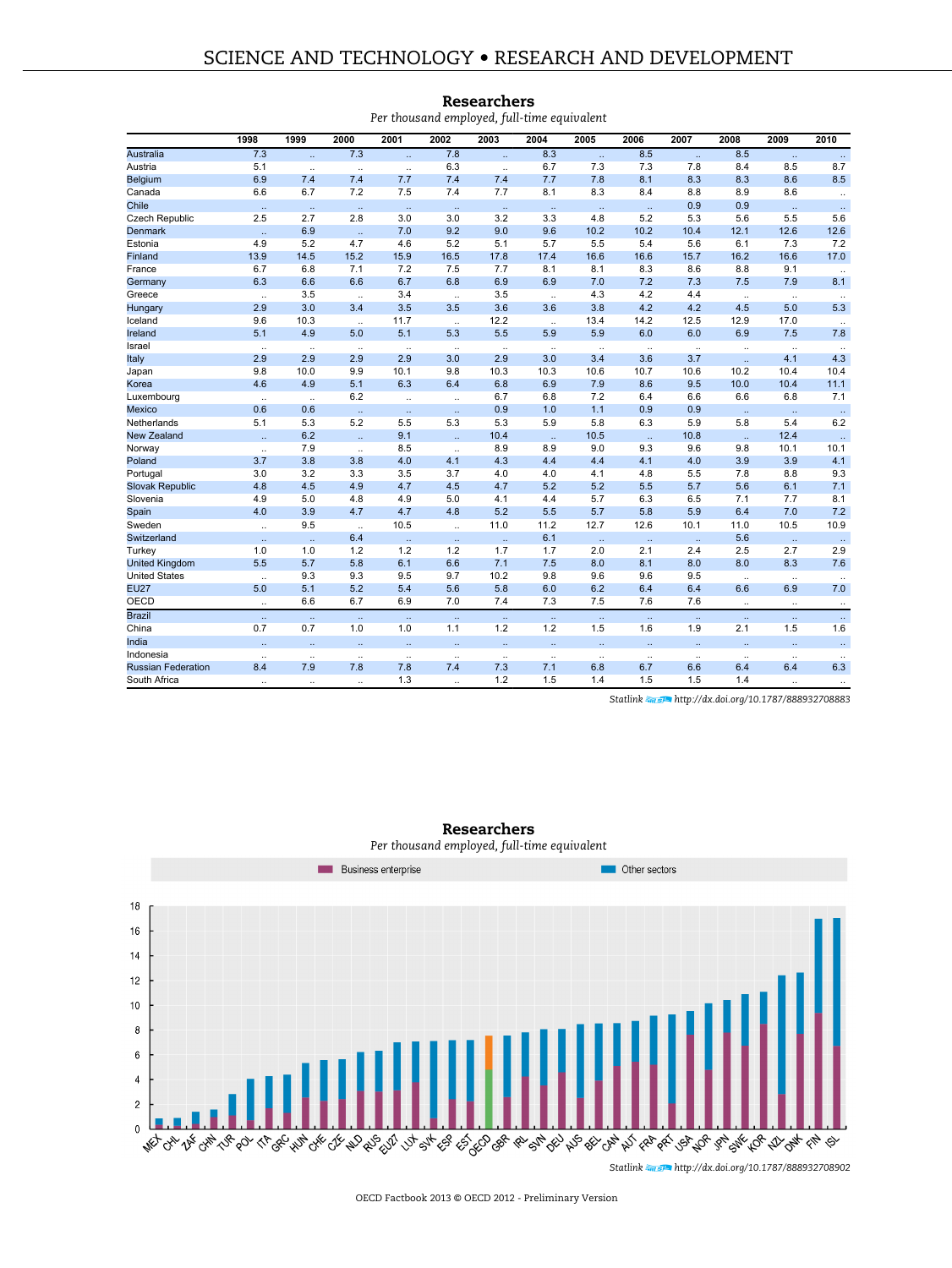# <span id="page-5-0"></span>PATENTS

Patent-based indicators provide a measure of the output of a country's R&D, *i.e.* its inventions. The methodology used for counting patents can however influence the results, as simple counts of patents filed at a national patent office are affected by various kinds of limitations (such as weak international comparability) and highly heterogeneous patent values. To overcome these limits, the OECD has developed triadic patent families, which are designed to capture all important inventions and to be internationally comparable.

#### Definition

A patent family is defined as a set of patents registered in various countries (*i.e.* patent offices) to protect the same invention. Triadic patent families are a set of patents filed at three of these major patent offices: the European Patent Office (EPO), the Japan Patent Office (JPO) and the United States Patent and Trademark Office (USPTO).

Triadic patent family counts are attributed to the country of residence of the inventor and to the date when the patent was first registered.

Triadic patent families are expressed as numbers and per million inhabitants.

#### **Comparability**

The concept of triadic patent families has been developed in order to improve the international comparability and quality of patent-based indicators. Indeed, only patents registered in the same set of countries are included in the family: home advantage and influence of geographical location are therefore eliminated. Furthermore, patents included in the triadic family are typically of higher economic value: patentees only take on the additional costs and delays of extending

### *Overview*

The late 2000s were marked by a decrease in the number of patent filings by minus 0.3% per year on average, after a steady growth observed in the late 1990s. The United States and Japan show a similar declining trend whereas patent filings originating from the European Union remained at a same level.

About 49 000 triadic patent families were filed in 2010, compared to over 45 000 registered in 2000. The United States accounts for 28.1% of patent families, a lower share compared to the one recorded in 2000 (30.5%). The share of triadic patent families originating from Europe has also tended to decrease, losing almost 1 percentage points between 2000 and 2010 (to 28.6% in 2010). The origin of patent families has shifted towards Asian countries. The most spectacular growth was observed by Korea, whose share of all triadic patent families increased from 1.6% in 2000 to 4.4% in 2010. Strong rises are also observed for China and India, with an average growth in the number of triadic patents of more than 28% and 15% a year respectively between 2000 and 2010.

When triadic patent families are expressed relative to the total population Japan, Switzerland, Sweden and Germany were the four most inventive countries in 2010, with the highest values recorded in Japan (118) and Switzerland (109). Ratios for Austria, Denmark, Finland, Israel, Korea, the Netherlands and the United States are also above the OECD average (39). Conversely, China has less than 0.7 patent families per million population.

the protection of their invention to other countries if they deem it worthwhile.

### Share of countries in triadic patent families



*Statlink http://dx.doi.org/10.1787/888932708959*

#### *Sources*

• OECD (2011), *OECD Patent Statistics* (database). *Further information*

# *Analytical publications*

- OECD (2012), *OECD Science, Technology and Industry Outlook*, OECD Publishing.
- OECD (2011), *OECD Science, Technology and Industry Scoreboard*, OECD Publishing.

#### *Methodological publications*

- Dernis, H. and M. Khan (2004), "*Triadic Patent Families Methodology*", *OECD Science, Technology and Industry Working Papers*, No. 2004/2.
- OECD (2009), *OECD Patent Statistics Manual*, OECD Publishing.

#### *Websites*

• OECD Work on Patents, *www.oecd.org/sti/ipr-statistics*.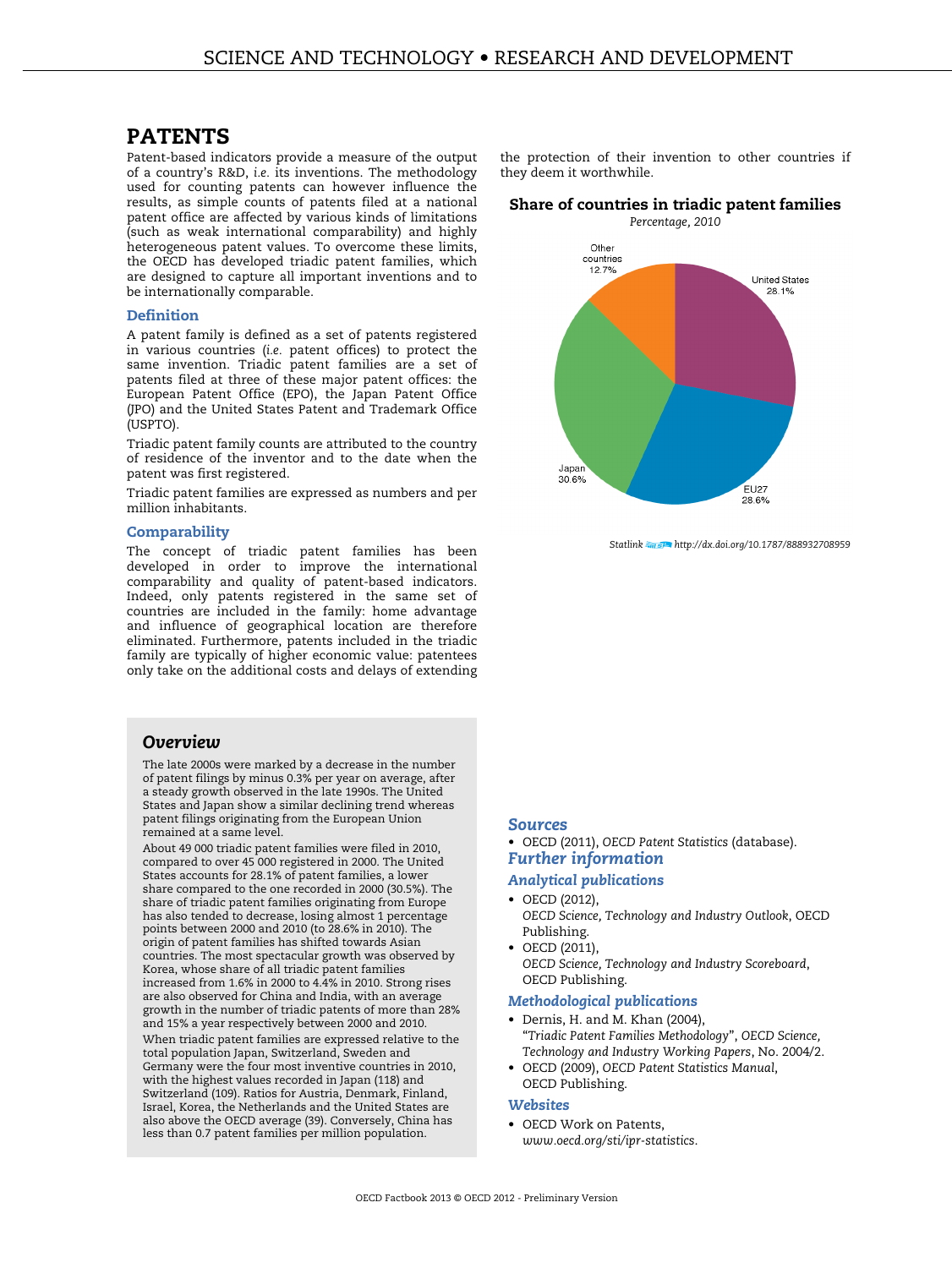|  |  | <b>Triadic patent families</b> |
|--|--|--------------------------------|
|--|--|--------------------------------|

*Number*

|                           | 1998           | 1999           | 2000           | 2001           | 2002         | 2003           | 2004           | 2005           | 2006           | 2007           | 2008           | 2009           | 2010                    |
|---------------------------|----------------|----------------|----------------|----------------|--------------|----------------|----------------|----------------|----------------|----------------|----------------|----------------|-------------------------|
| Australia                 | 301            | 295            | 373            | 276            | 350          | 342            | 367            | 342            | 332            | 318            | 304            | 287            | 284                     |
| Austria                   | 270            | 259            | 275            | 257            | 322          | 339            | 384            | 429            | 428            | 411            | 389            | 406            | 407                     |
| Belgium                   | 399            | 374            | 327            | 314            | 343          | 326            | 414            | 379            | 407            | 427            | 403            | 391            | 414                     |
| Canada                    | 537            | 524            | 526            | 497            | 594          | 577            | 653            | 668            | 661            | 678            | 611            | 635            | 638                     |
| Chile                     | $\overline{2}$ | $\overline{2}$ | $\overline{2}$ | 5              | 5            | 3              | 5              | 5              | 6              | 5              | 5              | $\overline{7}$ | 9                       |
| Czech Republic            | 16             | 10             | 9              | 12             | 14           | 15             | 15             | 15             | 16             | 21             | 22             | 21             | 20                      |
| Denmark                   | 272            | 237            | 223            | 180            | 231          | 246            | 296            | 311            | 304            | 312            | 308            | 297            | 303                     |
| Estonia                   | $\overline{2}$ | $\mathbf{1}$   | 1              | $\overline{2}$ | $\mathbf{1}$ | 3              | $\overline{1}$ | $\overline{2}$ | 5              | 5              | 6              | 8              | 8                       |
| Finland                   | 454            | 453            | 350            | 303            | 275          | 301            | 339            | 344            | 367            | 364            | 349            | 346            | 353                     |
| France                    | 2 2 8 9        | 2 3 4 8        | 2 140          | 1960           | 2 2 1 7      | 2 2 6 8        | 2412           | 2 4 0 2        | 2 4 3 1        | 2477           | 2476           | 2 4 3 1        | 2447                    |
| Germany                   | 6 1 6 3        | 6016           | 5 8 0 4        | 5653           | 5 5 0 2      | 5446           | 5635           | 5779           | 5960           | 5942           | 5741           | 5 6 2 5        | 5685                    |
| Greece                    | 12             | 6              | 6              | $\overline{7}$ | 8            | 13             | 9              | 15             | 14             | 15             | 12             | 12             | 9                       |
| Hungary                   | 18             | 40             | 29             | 31             | 27           | 41             | 44             | 40             | 44             | 47             | 46             | 43             | 44                      |
| Iceland                   | 6              | $\overline{7}$ | 11             | 3              | 9            | $\overline{4}$ | $\overline{2}$ | $\overline{4}$ | $\overline{4}$ | $\overline{4}$ | $\overline{4}$ | 5              | $\overline{4}$          |
| Ireland                   | 38             | 75             | 31             | 47             | 52           | 66             | 70             | 79             | 74             | 79             | 80             | 78             | 76                      |
| Israel                    | 302            | 278            | 321            | 288            | 268          | 295            | 350            | 420            | 420            | 385            | 371            | 341            | 335                     |
| Italy                     | 678            | 663            | 638            | 647            | 712          | 710            | 756            | 745            | 756            | 745            | 732            | 713            | 707                     |
| Japan                     | 11 758         | 13 159         | 14 749         | 14 050         | 14 294       | 15 016         | 15 155         | 14 859         | 15 048         | 14 543         | 13 106         | 13 070         | 15 067                  |
| Korea                     | 469            | 581            | 732            | 887            | 1 2 1 3      | 1695           | 2000           | 2 1 2 9        | 2 1 3 4        | 2 2 0 2        | 1780           | 2 0 6 7        | 2 1 8 2                 |
| Luxembourg                | 22             | 22             | 20             | 26             | 10           | 20             | 23             | 18             | 22             | 17             | 21             | 17             | 17                      |
| Mexico                    | 10             | 11             | 9              | 12             | 10           | 15             | 15             | 14             | 19             | 17             | 16             | 13             | 12                      |
| Netherlands               | 854            | 915            | 1 0 2 2        | 1 0 6 1        | 967          | 939            | 945            | 902            | 1010           | 952            | 939            | 890            | 828                     |
| New Zealand               | 52             | 48             | 47             | 33             | 55           | 57             | 63             | 50             | 60             | 55             | 51             | 49             | 49                      |
| Norway                    | 97             | 107            | 105            | 78             | 108          | 98             | 107            | 110            | 120            | 119            | 112            | 121            | 118                     |
| Poland                    | 4              | 8              | 9              | 12             | 11           | 10             | 17             | 13             | 14             | 17             | 20             | 23             | 27                      |
| Portugal                  | 5              | 5              | 3              | 6              | 6            | $\overline{7}$ | 6              | 12             | 17             | 32             | 30             | 27             | 25                      |
| <b>Slovak Republic</b>    | 3              | 3              | $\overline{2}$ | $\overline{2}$ | 3            | 5              | $\overline{1}$ | $\overline{2}$ | 3              | 3              | 3              | 3              | $\overline{\mathbf{4}}$ |
| Slovenia                  | 12             | 4              | 9              | 6              | 14           | 13             | 12             | 18             | 13             | 14             | 16             | 15             | 13                      |
| Spain                     | 127            | 126            | 145            | 153            | 164          | 156            | 218            | 220            | 207            | 221            | 227            | 233            | 242                     |
| Sweden                    | 852            | 882            | 618            | 668            | 693          | 674            | 696            | 831            | 899            | 925            | 901            | 870            | 882                     |
| Switzerland               | 805            | 773            | 811            | 734            | 806          | 844            | 879            | 870            | 906            | 866            | 850            | 841            | 847                     |
| Turkey                    | $\overline{7}$ | 3              | 4              | 10             | 8            | 9              | 13             | 13             | 14             | 21             | 21             | 26             | 35                      |
| <b>United Kingdom</b>     | 1796           | 1 6 4 7        | 1 6 2 2        | 1601           | 1651         | 1 6 6 6        | 1656           | 1 6 6 7        | 1705           | 1685           | 1 6 3 2        | 1613           | 1598                    |
| <b>United States</b>      | 14 515         | 14 574         | 13794          | 13 605         | 14 471       | 14 803         | 15 185         | 15 352         | 15 857         | 15 033         | 14 096         | 13862          | 13837                   |
| <b>EU27</b>               | 14 288         | 14 105         | 13 29 1        | 12 955         | 13 2 31      | 13 289         | 13 964         | 14 238         | 14 707         | 14 723         | 14 371         | 14 072         | 14 124                  |
| OECD                      | 43 145         | 44 458         | 44 768         | 43 427         | 45413        | 47 022         | 48 744         | 49 057         | 50 275         | 48 956         | 45 684         | 45 382         | 47 527                  |
| <b>Brazil</b>             | 29             | 27             | 29             | 45             | 42           | 43             | 49             | 52             | 49             | 68             | 67             | 60             | 60                      |
| China                     | 49             | 60             | 71             | 100            | 155          | 219            | 228            | 312            | 365            | 467            | 507            | 709            | 875                     |
| India                     | 32             | 39             | 54             | 83             | 126          | 133            | 115            | 130            | 147            | 150            | 162            | 179            | 201                     |
| Indonesia                 | 3              | $\mathbf{1}$   | 4              | $\overline{2}$ | 3            | $\overline{2}$ | $\mathbf 0$    | $\mathbf{1}$   | $\overline{4}$ | $\mathbf{1}$   | $\overline{2}$ | $\overline{2}$ | 3                       |
| <b>Russian Federation</b> | 96             | 62             | 73             | 53             | 51           | 53             | 50             | 60             | 70             | 68             | 64             | 65             | 73                      |
| South Africa              | 37             | 28             | 36             | 17             | 27           | 32             | 30             | 35             | 39             | 32             | 31             | 27             | 26                      |
| World                     | 43 588         | 44 900         | 45 273         | 43 984         | 46 145       | 47838          | 49 591         | 50 063         | 51 396         | 50 250         | 46 998         | 46 903         | 49 304                  |

*Statlink http://dx.doi.org/10.1787/888932708921*



Triadic patent families

*Number per million inhabitants, 2010*

*Statlink http://dx.doi.org/10.1787/888932708940*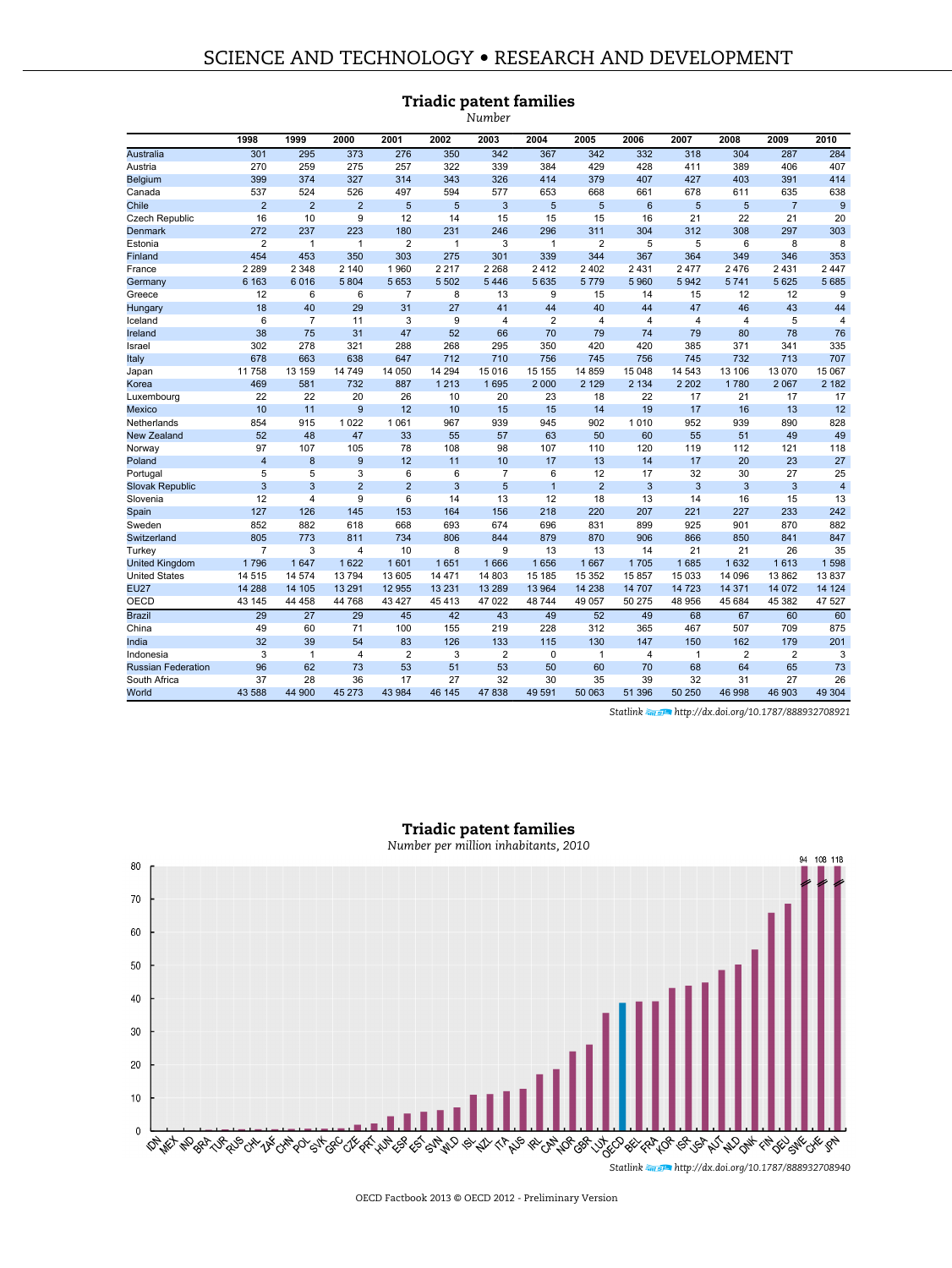# <span id="page-7-0"></span>BIOTECHNOLOGY

Spending on biotechnology research and development (R&D) by the business enterprise sector within a country is a measure of this country's research focus on biotechnology.

#### Definition

The OECD developed both a single definition and a listbased definition of biotechnology. The single definition is deliberately broad. It covers all modern biotechnology but also many traditional or borderline activities. For this reason, the single definition should always be accompanied by the list-based definition.

The single definition is: The application of science and technology to living organisms, as well as parts, products and models thereof, to alter living or non-living materials for the production of knowledge, goods and services.

The (indicative, not exhaustive) list-based definition, which serves as an interpretative guideline to the single definition includes seven categories, and respondents are usually given a write-in option for new biotechnologies that do not fit any of the categories. A firm that reports activity in one or more categories is defined as a biotechnology firm. The categories are as follows:

DNA/RNA: Genomics, pharmacogenomics, gene probes, genetic engineering, DNA/RNA sequencing/synthesis/ amplification, gene expression profiling, and use of antisense technology.

Proteins and other molecules: Sequencing/synthesis/ engineering of proteins and peptides (including large molecule hormones); improved delivery methods for large molecule drugs; proteomics, protein isolation and purification, signaling, identification of cell receptors.

Cell and tissue culture and engineering: Cell/tissue culture, tissue engineering (including tissue scaffolds and biomedical engineering), cellular fusion, vaccine/immune stimulants, embryo manipulation.

Process biotechnology techniques: Fermentation using bioreactors, bioprocessing, bioleaching, biopulping, biobleaching, biodesulphurisation, bioremediation, biofiltration and phytoremediation.

Gene and RNA vectors: Gene therapy, viral vectors.

Bioinformatics: Construction of databases on genomes, protein sequences; modelling complex biological processes, including systems biology.

# *Overview*

The United States spends the most on biotechnology Business Enterprise R&D (BERD), PPP USD 22 030 million or approximately 7.8% of total US BERD. This accounts for almost 64% of total biotechnology BERD expenditures in the 26 countries for which data are available. Biotechnology BERD as a share of total BERD is an indicator of country's research focus on biotechnology. On average, biotechnology BERD accounted for 5.7% of total BERD. Ireland spends the most as a percentage of BERD (15.1%). Belgium and Switzerland follow, both recording BERD spending of 12.6%.

Biotechnology R&D intensity (biotechnology R&D as a percentage of industry value added) is highest in Denmark (0.388%), followed by Switzerland (0.369%) and Belgium (0.258%).

Nanobiotechnology: Applies the tools and processes of nano/microfabrication to build devices for studying biosystems and applications in drug delivery, diagnostics, etc.

#### **Comparability**

Data availability and comparability depends on how each country collects biotechnology statistics.

A biotechnology firm is a firm engaged in biotechnology using at least one biotechnology technique to produce goods or services and/or to perform biotechnology R&D. Some firms may be large, with only a small share of total economic activity attributable to biotechnology.

Countries that collect biotechnology statistics through their R&D surveys may underestimate biotechnology activity by firms, as firms that use biotechnology but do not perform biotechnology R&D are excluded.

Although every effort has been made to maximise comparability across countries, caution must be used in comparing biotechnology activities among countries when the data are obtained from studies with very different methodologies.

#### *Sources*

• Key Biotechnology Indicators, *www.oecd.org/sti/biotechnology/indicators*.

### *Further information*

#### *Analytical publications*

- OECD (2012), *Knowledge Networks and Markets in the Life Sciences*, OECD Publishing.
- OECD (2011),
- *Future Prospects for Industrial Biotechnology*, OECD Publishing.
- OECD (2011),
- *OECD Science, Technology and Industry Scoreboard*, OECD Publishing.
- OECD (2009), *OECD Biotechnology Statistics 2009*, OECD Publishing.

#### *Methodological publications*

• OECD (2009),

"*Guidelines for a Harmonised Statistical Approach to Biotechnology Research and Development in the Government and Higher Education Sectors*", OECD Working Party of National Experts on Science and Technology Indicators, unclassified document DSTI/EAS/STP/NESTI(2009)1/FINAL.

• OECD (2005), "*A Framework for Biotechnology Statistics*", OECD Working Party of National Experts on Science and Technology Indicators.

• OECD (2002), *Frascati Manual 2002: Proposed Standard Practice for Surveys on Research and Experimental Development*, The Measurement of Scientific and Technological Activities, OECD Publishing.

#### *Websites*

• OECD Key Biotechnology Indicators, *www.oecd.org/sti/biotechnology/indicators*.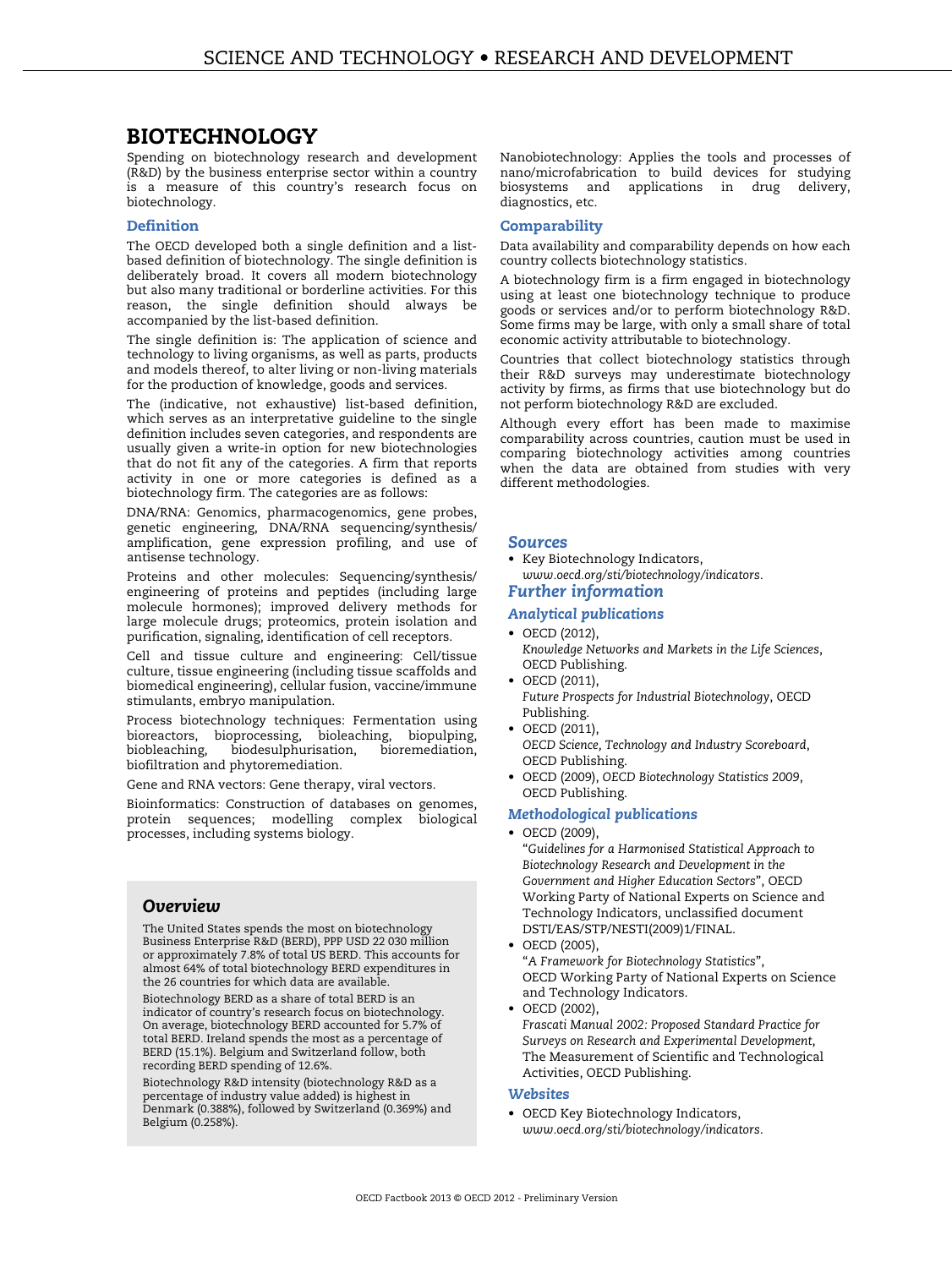### Biotechnology R&D expenditures in the business sector

*2010 or latest available year*

|                           | Million US dollars, current | As a percentage of total | As a percentage of industry |
|---------------------------|-----------------------------|--------------------------|-----------------------------|
|                           | prices and PPPs             | business enterprise R&D  | value added                 |
| Australia                 | 119.3                       | 1.1                      | 0.020                       |
| Austria                   | 203.4                       | 3.2                      | 0.093                       |
| <b>Belgium</b>            | 574.0                       | 12.6                     | 0.258                       |
| Canada                    | 944.5                       | 7.2                      | 0.109                       |
| Chile                     | $\ddotsc$                   | $\ddotsc$                | $\ldots$                    |
| Czech Republic            | 53.6                        | 2.1                      | 0.029                       |
| <b>Denmark</b>            | 463.7                       | 11.0                     | 0.388                       |
| Estonia                   | 27.3                        | 12.3                     | 0.145                       |
| Finland                   | 115.6                       | 2.5                      | 0.097                       |
| France                    | 2769.3                      | 9.3                      | 0.220                       |
| Germany                   | 1 2 2 1 .5                  | 2.1                      | 0.062                       |
| Greece                    | $\ddot{\phantom{a}}$        | $\ddotsc$                | $\ldots$                    |
| Hungary                   | $\ddot{\phantom{1}}$        | $\ddotsc$                | $\mathbb{Z}^2$              |
| Iceland                   | $\ddotsc$                   | $\ddotsc$                | $\ldots$                    |
| Ireland                   | 301.6                       | 15.1                     | 0.244                       |
| Israel                    | $\ddotsc$                   | $\ddotsc$                | $\ldots$                    |
| Italy                     | 572.4                       | 4.5                      | 0.049                       |
| Japan                     | 1 2 3 0.1                   | 1.2                      | 0.043                       |
| Korea                     | 1 082.7                     | 2.7                      | 0.114                       |
| Luxembourg                | $\ddot{\phantom{a}}$        | $\ddotsc$                | $\ddotsc$                   |
| Mexico                    | $\ddotsc$                   | Ţ,                       | $\ldots$                    |
| Netherlands               | 420.2                       | 6.9                      | 0.095                       |
| <b>New Zealand</b>        | $\ddotsc$                   | $\ldots$                 | $\ldots$                    |
| Norway                    | 158.6                       | 6.5                      | 0.085                       |
| Poland                    | 19.6                        | 1.3                      | 0.004                       |
| Portugal                  | 36.9                        | 1.8                      | 0.024                       |
| <b>Slovak Republic</b>    | 10.9                        | 3.1                      | 0.011                       |
| Slovenia                  | 69.2                        | 8.6                      | 0.185                       |
| Spain                     | 794.1                       | 7.6                      | 0.079                       |
| Sweden                    | 411.3                       | 4.9                      | 0.194                       |
| Switzerland               | 922.3                       | 12.6                     | 0.369                       |
| Turkey                    | $\ddot{\phantom{a}}$        | $\ddotsc$                | $\ddot{\phantom{0}}$        |
| <b>United Kingdom</b>     | $\ddotsc$                   | $\ddotsc$                | $\ddotsc$                   |
| <b>United States</b>      | 22 030.0                    | 7.8                      | 0.256                       |
| <b>EU27</b>               | $\ddotsc$                   | $\ddotsc$                | $\ddotsc$                   |
| OECD                      | $\ddotsc$                   | $\ddot{\phantom{0}}$     | $\ddotsc$                   |
| <b>Brazil</b>             | $\sim$                      | $\ddotsc$                | $\ddotsc$                   |
| China                     | $\ddotsc$                   | $\ddotsc$                | $\ddotsc$                   |
| India                     | ĸ.                          | $\ddotsc$                | $\ddotsc$                   |
| Indonesia                 | $\ldots$                    | $\ddotsc$                | $\ddotsc$                   |
| <b>Russian Federation</b> | 91.8                        | 0.5                      | 0.005                       |
| South Africa              | 19.0                        | 0.8                      | 0.006                       |

*Statlink http://dx.doi.org/10.1787/888932708978*

# Total biotechnology R&D expenditures in the business sector

*2010 or latest available year*

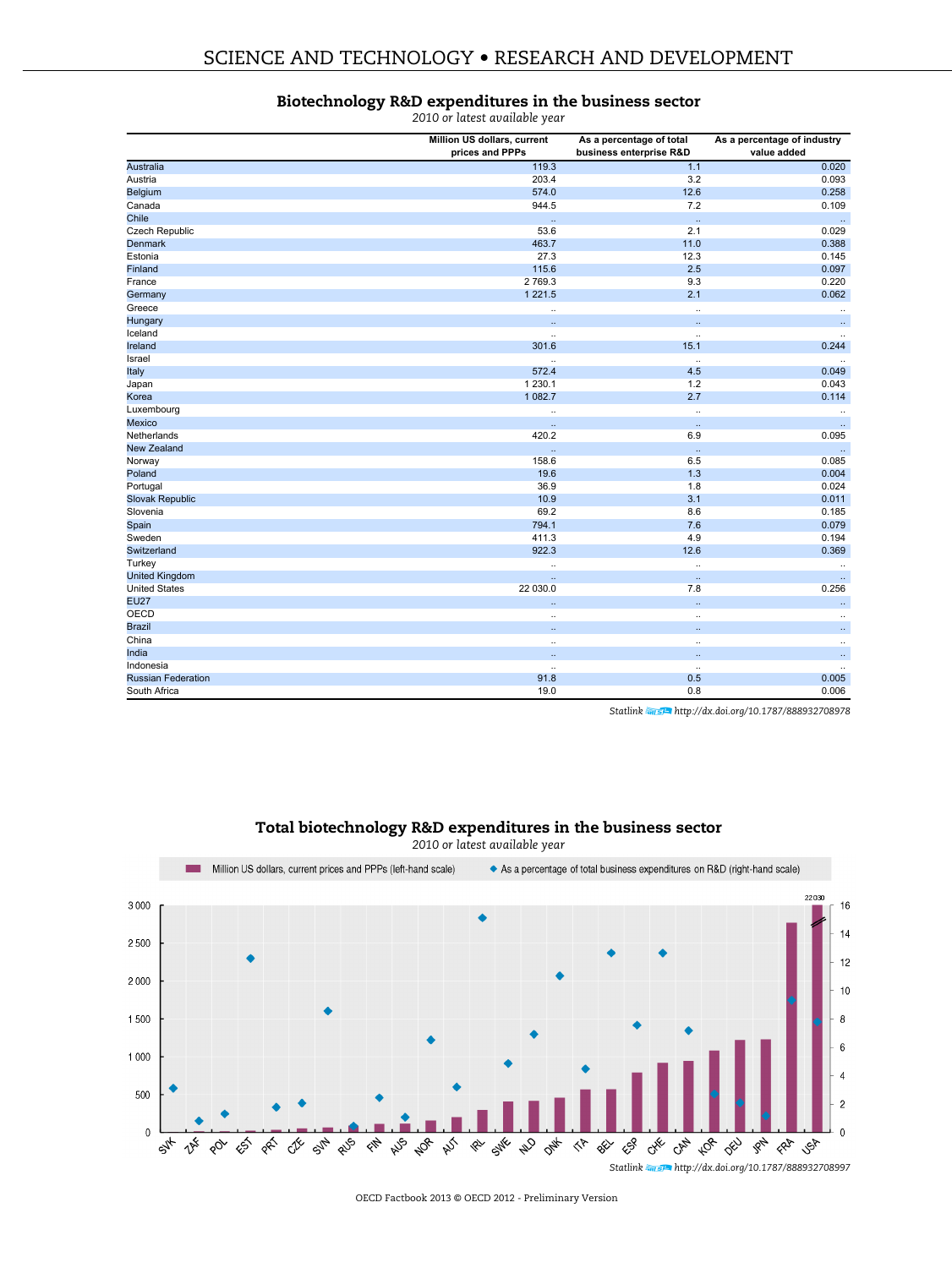# <span id="page-9-0"></span>SIZE OF THE ICT SECTOR

Information and communication technologies (ICT) have been at the heart of economic changes for more than a decade and have proven to be resilient during the recent economic crisis. The ICT sector contributes to technological progress, output and productivity growth. The impacts of the ICT sector can be examined in several ways – directly, through its contribution to output, employment or productivity growth, or indirectly, as a source of technological change affecting other parts of the economy for instance.

#### **Definition**

In 1998, OECD member countries agreed on a definition of the ICT sector as a combination of manufacturing and services industries whose products capture, transmit or display data and information electronically. The industry-based definition of the ICT sector was based on Revision 3 of the *International Standard Industrial Classification* (ISIC Rev. 3). This definition was slightly revised in 2002 according to the release of ISIC Rev. 3.1.

The principles underlying this definition were the following. For manufacturing industries, an ICT product must fulfil the function of information processing and communication, including transmission and display; or must use electronic processing to detect, measure and/or record physical phenomena or to control a physical process. For services industries, ICT products must enable information processing and communication by electronic means.

In 2007, these principles were reviewed leading to a narrower definition. The production (goods and services) of an ICT industry must primarily fulfil or enable the function of information processing and communication by electronic means, including transmission and display. The revised definition is now based on ISIC Rev. 4.

### *Overview*

The share of the ICT sector in the total business sector value added within the OECD has remained relatively stable over time, exhibiting a slight upward compound annual growth rate (CAGR) of 0.5% since 1995. In 2009, the share of value added attributed to the ICT sector was 8.3%, up from 7.7% in 1995. This upward trend indicates that output in the ICT sector is growing relative to the rest of the economy, highlighting the importance of the ICT sector overall. Data in the graph shows that in 2009, the ICT sector accounted for more than 10% of total business sector value added in Korea (13.2%), followed by Israel (13%), Ireland (11.4%) and with Finland, Sweden and Hungary (close to 11%).

The recent economic crisis has put pressure on the ICT labour market, but recovery in ICT services employment and ICT-skilled employment has been much faster than across the economy as a whole. The ICT sector contributes to a significant share of total employment, accounting for almost 15 million people in OECD countries in 2009, or almost 6% of total OECD business sector employment. Finland and Sweden represented the largest shares of ICT employment in total business employment at over 8%, shares that have increased markedly over time. The share of employment in the ICT sector declined in countries such as Austria, Ireland and the United States.

For this indicator, the ICT sector is measured as a share of the total business sector value added and employment.

#### **Comparability**

The existence of a widely accepted definition of the ICT sector is the first step towards making comparisons across time and countries possible. However, the implementation of the 2006-07 ICT sector definition is not feasible yet since not all OECD countries are using ISIC Rev.4 in their national statistical systems. To assure comparability, the 2002 definition of the ICT sector has been used to measure the size of the sector. As the ICT sector is an activity-based definition, a total business sector defined by activities may be preferable as a denominator, rather than a total business sector defined on an institutional basis. The business sector is usually used for international comparisons, and here it is defined as per the ISIC Rev. 3.1 activities 10 to 74, excluding 70 (*i.e.* excluding Agricultural activities, Real Estate and Community and personal services).

Data provided by OECD countries have been combined with different data sources to estimate ICT aggregates compatible with national accounts totals. For this reason, statistics presented here may differ from data contained in national reports and in previous OECD publications. OECD shares are estimates based on available data.

#### *Sources*

• OECD (2012), *OECD Internet Economy Outlook*, OECD Publishing.

# *Further information*

#### *Analytical publications*

- OECD (2012), "ICT Skills and Employment: New Competences and Jobs for a Greener and Smarter Economy", *OECD Digital Economy Papers*, No. 198.
- OECD (2012), *OECD Science, Technology and Industry Outlook*, OECD Publishing.
- OECD (2010), *Information Technology Outlook*, OECD Publishing.

#### *Statistical publications*

• OECD (2011), *OECD Guide to Measuring the Information Society 2011*, OECD Publishing.

- OECD Information economy, *www.oecd.org/sti/information-economy*.
- OECD Key ICT indicators, *www.oecd.org/sti/ictindicators*.
- OECD Science, Technology and Industry, *www.oecd.org/sti*.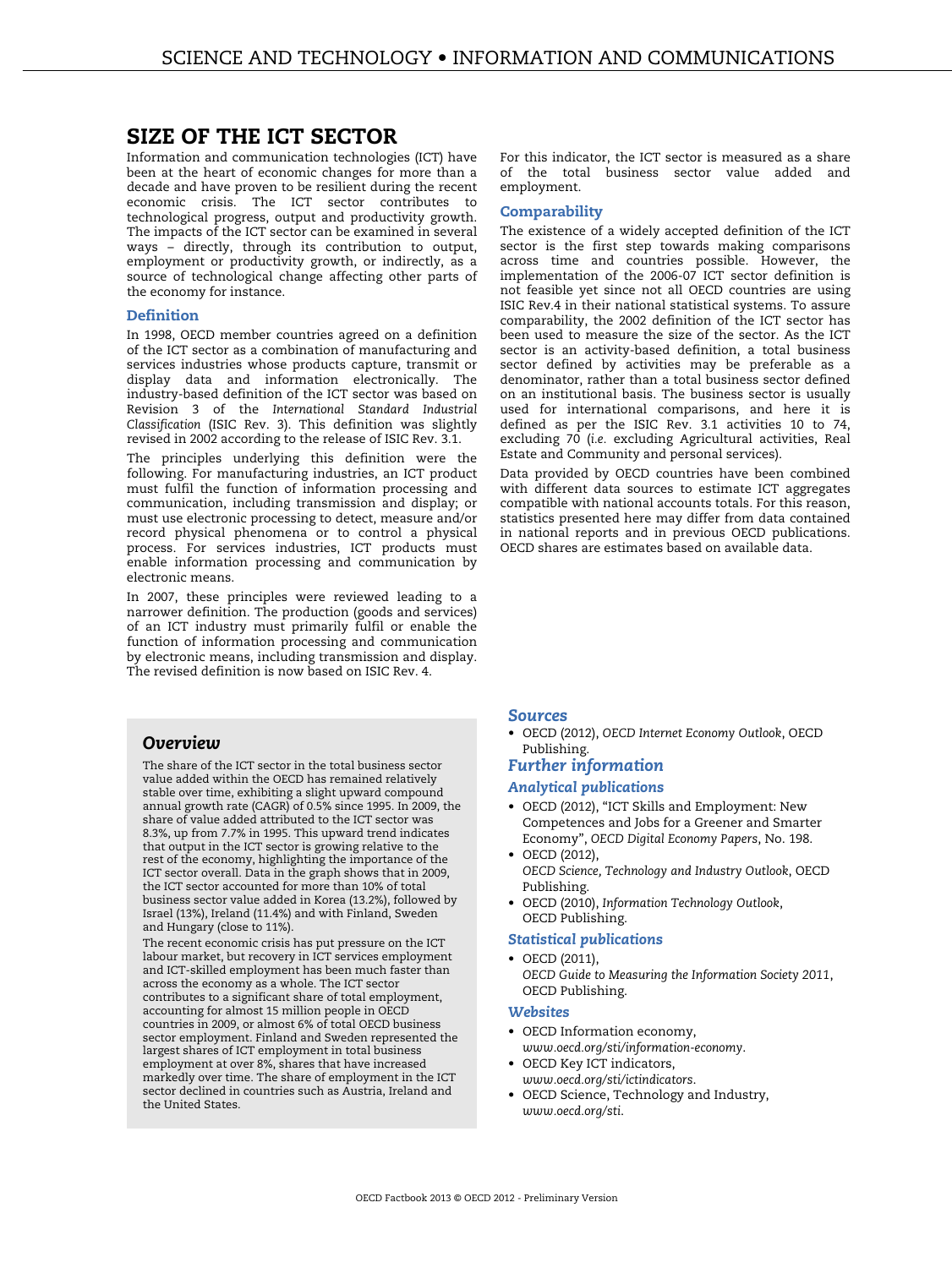#### Share of ICT in value added and in employment *Percentage*

|                           |              | Share of ICT value added in business sector value             |                      | Share of ICT employment in business sector                    |
|---------------------------|--------------|---------------------------------------------------------------|----------------------|---------------------------------------------------------------|
|                           |              | added                                                         |                      | employment                                                    |
|                           | year         | 2009 or latest available Percentage point change<br>1995-2009 | year                 | 2009 or latest available Percentage point change<br>1995-2009 |
| Australia                 | 6.7          | $-0.8$                                                        | 4.7                  | 0.0                                                           |
| Austria                   | 5.9          | $-1.3$                                                        | 4.9                  | $-0.3$                                                        |
| Belgium                   | 7.1          | 1.2                                                           | 5.0                  | 1.1                                                           |
| Canada                    | 5.8          | $-1.1$                                                        | 5.6                  | 0.1                                                           |
| Chile                     | $\ldots$     | $\ldots$                                                      | $\ldots$             | $\sim$                                                        |
| Czech Republic            | 9.2          | 3.7                                                           | 5.9                  | 3.0                                                           |
| <b>Denmark</b>            | 9.1          | 2.5                                                           | 7.0                  | 1.4                                                           |
| Estonia                   | 8.4          | 2.1                                                           | 2.6                  | $\cdots$                                                      |
| Finland                   | 10.9         | 2.2                                                           | 9.4                  | 1.7                                                           |
| France                    | 7.4          | 0.3                                                           | 6.5                  | 0.3                                                           |
| Germany                   | 7.1          | 0.0                                                           | 5.3                  | 0.5                                                           |
| Greece                    | 6.0          | 1.3                                                           | 3.3                  | 2.3                                                           |
| Hungary                   | 10.8         | 3.7                                                           | 6.7                  | 3.5                                                           |
| Iceland                   | 5.2          | 1.0                                                           | $\ddotsc$            | $\ddot{\phantom{0}}$                                          |
| Ireland                   | 11.4         | 0.7                                                           | 7.5                  | $-0.2$                                                        |
| Israel                    | 13.0         | $\ddotsc$                                                     | $\cdot$              | $\cdot$                                                       |
| Italy                     | 6.2          | 1.3                                                           | 5.5                  | 1.4                                                           |
| Japan                     | 8.9          | 1.3                                                           | 6.2                  | 0.4                                                           |
| Korea                     | 13.2         | 1.9                                                           | 6.1                  | 0.8                                                           |
| Luxembourg                | 8.6          | 5.2                                                           | 6.0                  | 6.0                                                           |
| Mexico                    | 5.3          | 1.4                                                           | $\ldots$             | $\sim$                                                        |
| Netherlands               | 8.9          | 1.3                                                           | 6.6                  | 1.5                                                           |
| <b>New Zealand</b>        | $\ldots$     | $\ddotsc$                                                     | $\ldots$             | $\ldots$                                                      |
| Norway                    | 8.3          | 2.1                                                           | 6.2                  | 1.8                                                           |
| Poland                    | 5.7          | $\ddotsc$                                                     | $\ddot{\phantom{1}}$ | $\sim$                                                        |
| Portugal                  | 7.2          | 1.1                                                           | 3.0                  | 0.2                                                           |
| Slovak Republic           | 8.9          | 4.0                                                           | 6.1                  | 0.9                                                           |
| Slovenia                  | 6.5          | 3.4                                                           | 3.1                  | 3.9                                                           |
| Spain                     | 6.4          | 0.3                                                           | 3.7                  | 0.4                                                           |
| Sweden                    | 10.9         | 1.9                                                           | 8.7                  | 0.8                                                           |
| Switzerland               | 3.7          | 2.0                                                           | 4.0                  | 4.2                                                           |
| Turkey                    | 1.0          | $\cdot$                                                       | $\cdot$              | $\ldots$                                                      |
| <b>United Kingdom</b>     | 9.6          | 0.5                                                           | 6.2                  | 0.8                                                           |
| <b>United States</b>      | 9.4          | 0.2                                                           | 5.7                  | $-0.5$                                                        |
| <b>EU27</b>               | $\ddotsc$    | $\cdot\cdot$                                                  | $\ddot{\phantom{1}}$ | $\ldots$                                                      |
| OECD                      | 8.3          | 0.5                                                           | 5.7                  | 0.3                                                           |
| <b>Brazil</b>             | $\ldots$     |                                                               | $\ldots$             | $\ldots$                                                      |
| China                     | $\ddotsc$    | $\ddotsc$                                                     | $\ldots$             | $\ddotsc$                                                     |
| India                     | и.           | $\ldots$                                                      | $\sim$               | $\cdot\cdot$                                                  |
| Indonesia                 | $\cdot\cdot$ | $\cdot\cdot$                                                  | $\ldots$             | $\cdot\cdot$                                                  |
| <b>Russian Federation</b> |              |                                                               | и,                   | $\cdot$                                                       |
| South Africa              |              | $\ddotsc$                                                     |                      | $\ddotsc$                                                     |

*Statlink http://dx.doi.org/10.1787/888932709016*



Share of ICT in value added

*As a percentage of business sector value added*

*Statlink http://dx.doi.org/10.1787/888932709035*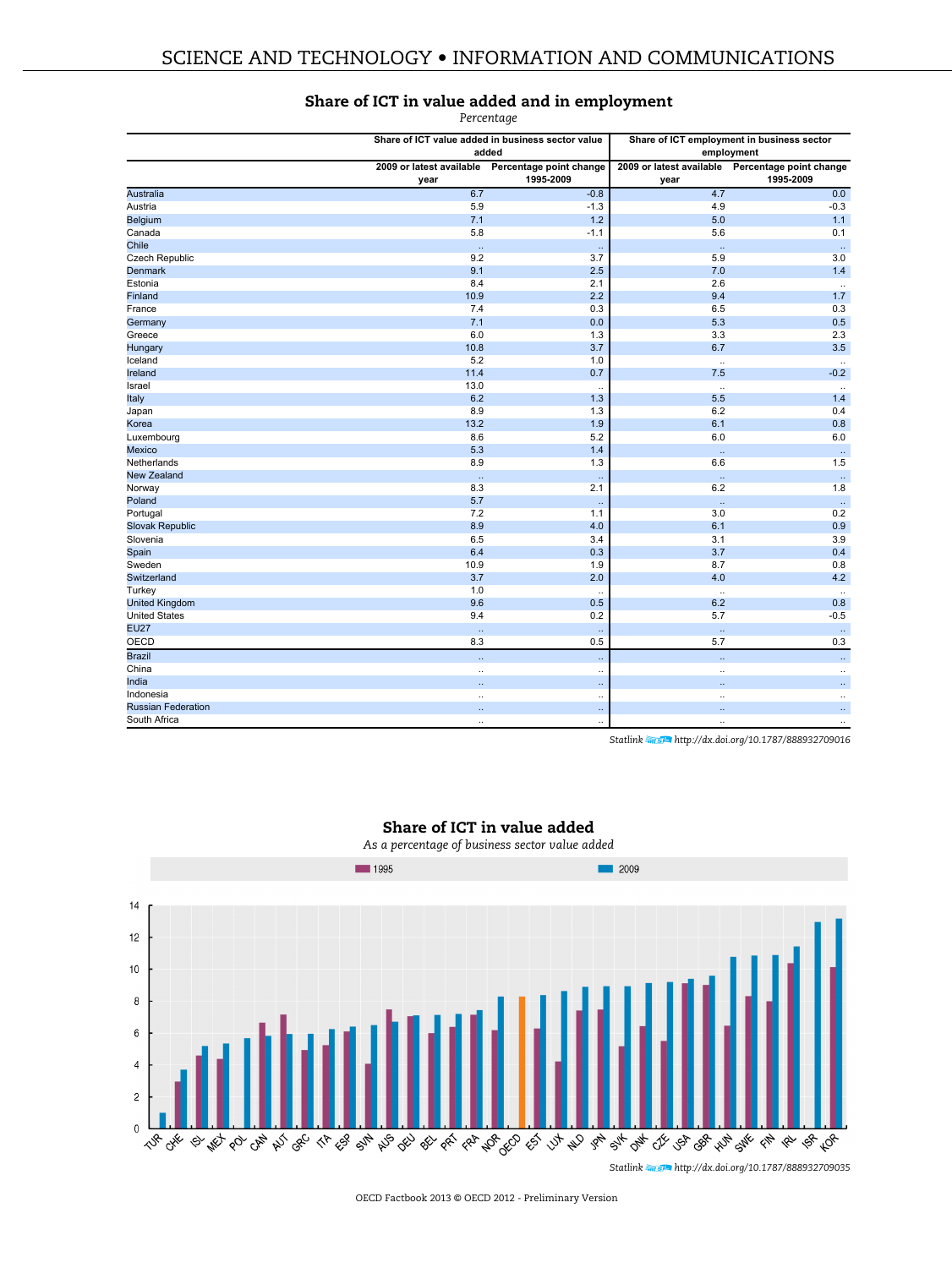# <span id="page-11-0"></span>INVESTMENT IN ICT

Investment in information and communication technology (ICT) was the most dynamic component of investment in the late 1990s and early 2000s. This investment enabled new technologies to enter the production process, to expand and renew the capital stock, and to sustain economic growth.

#### **Definition**

Investment is defined in accordance with the *1993 System of National Accounts*. ICT investment covers the acquisition of equipment and computer software that is used in production for more than one year. ICT has three components: information technology equipment (computers and related hardware); communications equipment; and software. Software includes acquisition of pre-packaged software, customised software and software developed in-house.

The investment shares presented here are percentages of each country's gross fixed capital formation, excluding residential construction.

#### **Comparability**

Data availability and measurement of ICT investment vary considerably across OECD countries, especially in terms of measurement of investment in software, deflators applied, breakdown by institutional sector and temporal coverage.

In the system of national accounts, expenditure on ICT is considered as investment only if the products can be physically isolated (*i.e.* ICT embodied in equipment is considered not as investment but as intermediate consumption). This may affect the comparability of ICT investment across countries depending on how they differentiate between intermediate consumption and investment in practice. In addition the form and nature of transactions, particularly those relating to software, can cause differences in recorded ICT investment. For example software purchased as a one-year license will be recorded as intermediate consumption but software purchased with a license for a longer period will be treated as investment. In addition measures of the individual components of ICT investment will differ depending on whether, for example, software is sold separately or bundled within other ICT products, such as hardware. However in practice these differences are not

### *Overview*

ICT shares in total non-residential investment in 2010 (or the latest year available) differ significantly among OECD countries but were particularly high (at 20% or more of the total) in the United States, Sweden, Denmark, the United Kingdom and New Zealand, while they were only slightly above 10% in Italy and Korea.

Software has been the main component of ICT investment in many countries. Its share in nonresidential investment in 2010 (or the latest year available) was highest in the United States, Sweden, Denmark, and the United Kingdom while it was below 6% in Italy and Austria. The share of IT equipment was highest in Denmark and in the United States, while it was lowest in Korea, France and Spain. The share of communication equipment in non-residential investment was higher than 5% in the United States, New Zealand and Switzerland and was below 2% in Denmark, Sweden and Japan.

expected to significantly affect international comparability of total ICT investment.

Note that ICT components that are incorporated in other products, such as motor vehicles or machine tools, are included in the value of those other products and excluded from ICT investment as defined here.

#### *Sources*

#### • OECD (2012), *OECD Productivity Statistics* (database). *Further information*

#### *Analytical publications*

- OECD (2012), *OECD Internet Economy Outlook*, OECD Publishing.
- OECD (2011), *OECD Communications Outlook*, OECD Publishing.
- OECD (2011), *OECD Information Technology Outlook*, OECD Publishing.
- OECD (2011),
- *OECD Science, Technology and Industry Scoreboard 2011*, OECD Publishing.
- OECD (2008),

*Broadband Growth and Policies in OECD Countries*, OECD Publishing.

#### *Statistical publications*

• OECD (2012), *National Accounts of OECD Countries*, OECD Publishing.

#### *Methodological publications*

- Ahmad, N. (2003), "*Measuring Investment in Software*", *OECD Science, Technology and Industry Working Papers*, No. 2003/6.
- Lequillier, F. *et al.* (2003), "*Report of the OECD Task Force on Software Measurement in the National Accounts*", *OECD Statistics Working Papers*, No. 2003/1.
- OECD (2010), *Handbook on Deriving Capital Measures of Intellectual Property Products*, OECD Publishing.
- OECD/Federal Statistical Office (2009), *Productivity Measurement and Analysis*, OECD Publishing.

#### *Online databases*

• *STAN: OECD Structural Analysis Statistics*.

- OECD work on patent statistics, *www.oecd.org/sti/ipr-statistics*.
- OECD Productivity statistics, *www.oecd.org/statistics/productivity*.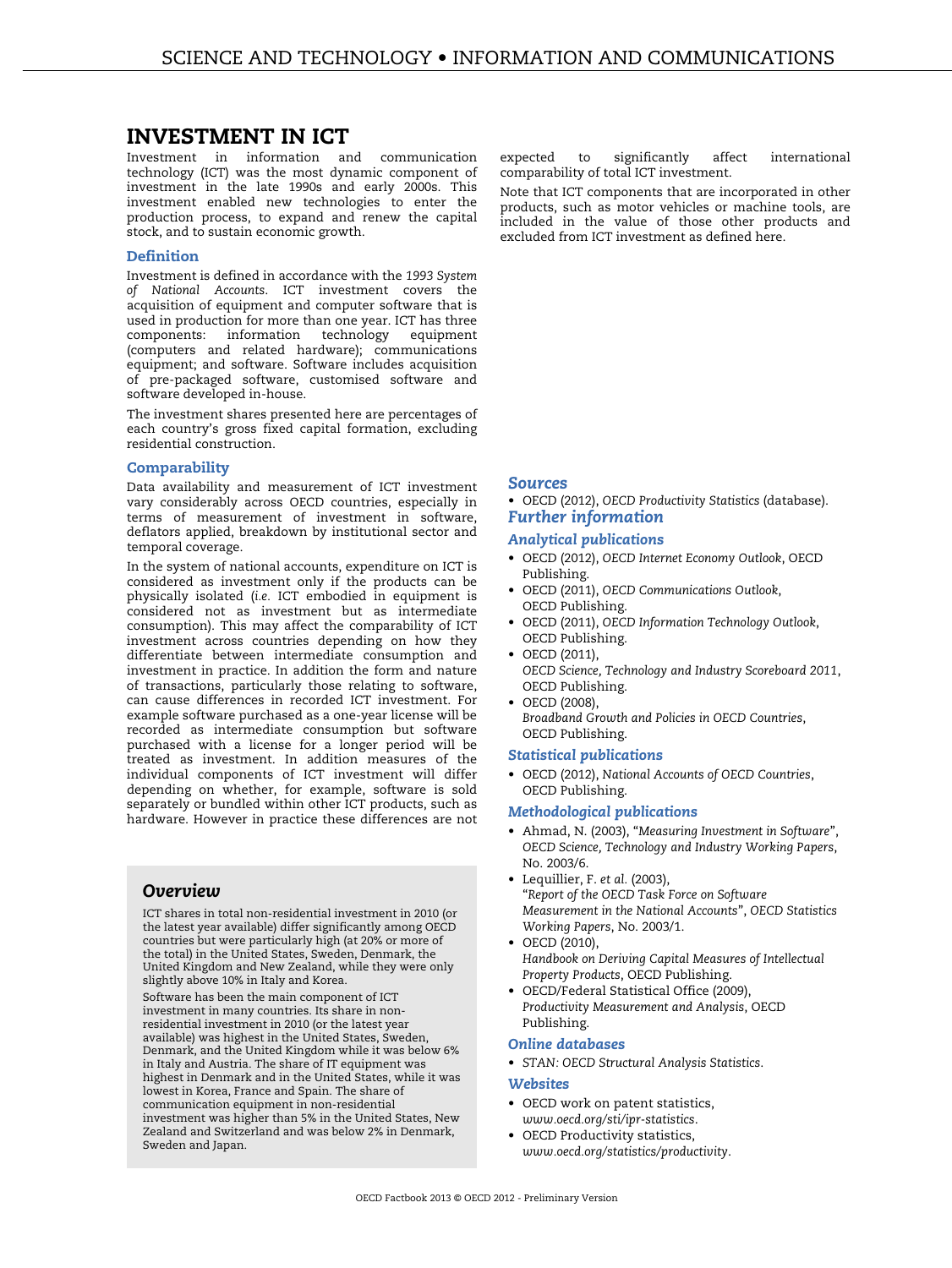|                           | 1998                 | 1999                 | 2000                 | 2001                 | 2002                 | 2003                 | 2004                 | 2005                 | 2006                 | 2007                 | 2008                 | 2009                 | 2010                 |
|---------------------------|----------------------|----------------------|----------------------|----------------------|----------------------|----------------------|----------------------|----------------------|----------------------|----------------------|----------------------|----------------------|----------------------|
| Australia                 | 20.2                 | 21.5                 | 24.0                 | 22.5                 | 19.9                 | 19.7                 | 17.3                 | 15.3                 | 14.6                 | 14.2                 | 13.8                 |                      | $\ddotsc$            |
| Austria                   | 12.6                 | 13.5                 | 13.4                 | 14.0                 | 14.5                 | 13.1                 | 12.4                 | 11.9                 | 12.1                 | 12.3                 | $\ddot{\phantom{a}}$ | $\ddot{\phantom{0}}$ | $\ddotsc$            |
| Belgium                   | $\ldots$             | $\ddotsc$            |                      | $\ddotsc$            | и,                   | $\ldots$             | $\ddotsc$            | $\ldots$             | и,                   | $\ldots$             | $\ddotsc$            | $\ddotsc$            | $\cdot\cdot$         |
| Canada                    | 18.8                 | 19.9                 | 20.6                 | 20.2                 | 19.2                 | 18.8                 | 18.5                 | 17.6                 | 16.8                 | 16.7                 | 15.9                 | 17.5                 | 17.0                 |
| Chile                     | $\ddotsc$            | $\ddotsc$            | ÷.                   | $\ddotsc$            | и,                   | $\ddotsc$            | $\ddotsc$            | $\ddotsc$            | $\ddot{\phantom{a}}$ | $\ddotsc$            | $\ddotsc$            | ÷.                   | $\ddotsc$            |
| Czech Republic            | $\ddot{\phantom{0}}$ | $\ddotsc$            | $\ddot{\phantom{0}}$ | $\ddotsc$            | $\ddotsc$            | $\ddotsc$            | $\ddot{\phantom{a}}$ | $\ddot{\phantom{0}}$ | $\ddot{\phantom{a}}$ | $\ddotsc$            |                      | $\ddotsc$            |                      |
| <b>Denmark</b>            | 19.5                 | 21.6                 | 19.9                 | 19.2                 | 22.0                 | 22.1                 | 23.7                 | 24.8                 | 24.5                 | 24.6                 | $\ddotsc$            | $\ddotsc$            | $\ldots$             |
| Estonia                   | $\ddot{\phantom{a}}$ | $\ddotsc$            | $\ddotsc$            | $\ddotsc$            | $\ddotsc$            | $\ddotsc$            | $\ddot{\phantom{a}}$ | $\ddotsc$            | $\ddot{\phantom{a}}$ | $\ddot{\phantom{a}}$ | $\ddot{\phantom{a}}$ | $\ddot{\phantom{a}}$ |                      |
| Finland                   | 13.8                 | 14.6                 | 13.2                 | 11.7                 | 11.1                 | 14.5                 | 14.4                 | 15.0                 | 15.4                 | 14.3                 | 12.8                 | 14.4                 | 15.5                 |
| France                    | 18.7                 | 19.9                 | 19.2                 | 20.5                 | 19.2                 | 18.6                 | 17.6                 | 17.5                 | 17.0                 | 16.2                 | 16.2                 | 16.3                 |                      |
| Germany                   | 15.2                 | 16.5                 | 17.3                 | 17.5                 | 16.6                 | 15.1                 | 14.5                 | 15.0                 | 15.2                 | 14.0                 | 13.0                 | 13.2                 | 12.7                 |
| Greece                    | $\ldots$             | $\ldots$             | $\ddotsc$            | $\ldots$             | $\ddotsc$            | $\ldots$             | $\ddotsc$            | $\ldots$             | $\ddot{\phantom{a}}$ | $\ldots$             | $\ldots$             | $\ldots$             |                      |
| Hungary                   | $\ddotsc$            | $\ddotsc$            | $\ddotsc$            | $\ddotsc$            |                      | $\ddotsc$            | $\ddotsc$            | $\sim$               | и,                   | $\ddotsc$            | $\ddotsc$            | $\ddotsc$            | $\ldots$             |
| Iceland                   | $\ldots$             | $\ddotsc$            | $\ddot{\phantom{0}}$ | $\ddotsc$            | $\ddotsc$            | $\ddotsc$            | $\ddot{\phantom{a}}$ | $\ddotsc$            | $\ddot{\phantom{a}}$ | $\ddotsc$            | $\ddotsc$            | $\ddotsc$            |                      |
| Ireland                   | 11.6                 | 11.0                 | 11.0                 | 11.2                 | 9.3                  | 9.1                  | 9.0                  | 7.5                  | 9.0                  | 8.9                  | 7.5                  | 11.3                 | 12.4                 |
| Israel                    | $\ddotsc$            | $\ddotsc$            | $\ddotsc$            | $\ddotsc$            | $\ddotsc$            | $\ddotsc$            | $\ddotsc$            | $\ddotsc$            | $\ddotsc$            | $\ddotsc$            | $\ddotsc$            | $\ddotsc$            |                      |
| Italy                     | 14.2                 | 13.9                 | 14.6                 | 13.6                 | 12.3                 | 11.6                 | 11.5                 | 11.7                 | 10.9                 | 10.7                 | 10.4                 | 10.9                 | 11.0                 |
| Japan                     | 12.0                 | 13.0                 | 15.0                 | 15.1                 | 14.8                 | 14.8                 | 14.6                 | 14.3                 | 13.5                 | 13.4                 | 13.5                 | $\ddot{\phantom{a}}$ | $\ldots$             |
| Korea                     | 12.8                 | 15.8                 | 18.0                 | 17.0                 | 15.7                 | 13.2                 | 11.9                 | 12.2                 | 12.4                 | 12.1                 | 11.7                 | 11.4                 | 10.7                 |
| Luxembourg                | $\ddotsc$            | $\ddotsc$            | $\ddot{\phantom{0}}$ | $\ddotsc$            | $\ddotsc$            | $\ddotsc$            |                      | $\ddotsc$            |                      | $\ddotsc$            |                      | $\ddotsc$            |                      |
| Mexico                    | $\ddotsc$            | $\ddotsc$            | $\ddotsc$            | $\ddotsc$            | $\ddotsc$            | $\ddotsc$            | $\sim$               | $\ldots$             | $\ddotsc$            | $\ddotsc$            | $\ddot{\phantom{0}}$ | $\ddotsc$            | $\ddotsc$            |
| Netherlands               | 18.9                 | 19.1                 | 19.9                 | 19.9                 | 19.1                 | 20.0                 | 21.3                 | 22.0                 | 22.3                 | 19.5                 | $\ddotsc$            | $\ddotsc$            | $\ddotsc$            |
| <b>New Zealand</b>        | 24.4                 | 23.3                 | 26.1                 | 22.3                 | 21.1                 | 21.8                 | 21.7                 | 21.6                 | 22.3                 | 22.4                 | 22.9                 | 21.6                 | 21.2                 |
| Norway                    | $\ddot{\phantom{a}}$ | $\ddotsc$            | $\ddot{\phantom{0}}$ | $\ddotsc$            |                      | $\ddotsc$            | $\ddot{\phantom{a}}$ | $\ddotsc$            | $\ddot{\phantom{a}}$ | $\ddotsc$            | $\ddotsc$            | $\ddotsc$            | $\ddot{\phantom{a}}$ |
| Poland                    | $\ddot{\phantom{0}}$ | $\ddot{\phantom{a}}$ | $\ddot{\phantom{a}}$ |                      |                      | $\ddot{\phantom{a}}$ | $\ddot{\phantom{a}}$ | $\ddot{\phantom{a}}$ |                      |                      |                      | $\ddot{\phantom{0}}$ | $\ddotsc$            |
| Portugal                  | $\ddot{\phantom{a}}$ | $\ddotsc$            | $\ddot{\phantom{a}}$ | $\ddot{\phantom{a}}$ | $\ddot{\phantom{a}}$ | $\ddot{\phantom{a}}$ | $\ddot{\phantom{a}}$ | $\ddot{\phantom{a}}$ | $\ddot{\phantom{a}}$ | $\ddot{\phantom{a}}$ | $\ddot{\phantom{a}}$ | $\ddot{\phantom{a}}$ | $\ddot{\phantom{a}}$ |
| <b>Slovak Republic</b>    | $\ddotsc$            | $\ddotsc$            | $\ddotsc$            | $\ddotsc$            |                      | $\ddotsc$            |                      |                      |                      |                      |                      |                      |                      |
| Slovenia                  | $\ddotsc$            | $\ddotsc$            | $\ddotsc$            | $\ddotsc$            |                      | $\ddotsc$            | ä.                   | $\ddotsc$            | $\ddot{\phantom{a}}$ | $\ddotsc$            | $\ddot{\phantom{a}}$ | $\ddotsc$            |                      |
| Spain                     | 14.7                 | 14.9                 | 14.7                 | 14.3                 | 13.8                 | 13.6                 | 13.3                 | 12.7                 | 12.7                 | 13.1                 | 13.6                 | 13.7                 | 13.8                 |
| Sweden                    | 27.8                 | 28.8                 | 30.3                 | 27.9                 | 26.2                 | 24.9                 | 24.8                 | 25.1                 | 24.4                 | 23.0                 | 21.9                 | 24.7                 | $\ddotsc$            |
| Switzerland               | 16.5                 | 17.5                 | 17.2                 | 17.8                 | 18.9                 | 18.3                 | 19.0                 | 18.4                 | 17.9                 | 17.7                 | 17.9                 | 18.8                 | 18.5                 |
| Turkey                    | $\ddot{\phantom{0}}$ | $\ddotsc$            | $\ddotsc$            | $\ddotsc$            | $\ddot{\phantom{0}}$ | $\ddotsc$            | $\ddot{\phantom{a}}$ | $\ddot{\phantom{a}}$ | $\ddot{\phantom{a}}$ | $\ddotsc$            | $\ddot{\phantom{a}}$ | $\ddotsc$            | $\ddotsc$            |
| <b>United Kingdom</b>     | 25.6                 | 27.2                 | 30.0                 | 28.0                 | 26.5                 | 24.5                 | 25.0                 | 24.6                 | 24.7                 | 23.8                 | $\ddotsc$            | $\ddotsc$            | $\cdot\cdot$         |
| <b>United States</b>      | 29.3                 | 31.0                 | 32.6                 | 31.2                 | 30.3                 | 30.5                 | 29.8                 | 27.8                 | 26.7                 | 26.3                 | 26.4                 | 30.6                 | 32.1                 |
| <b>EU27</b>               |                      |                      | $\ddotsc$            | Ξ.                   |                      |                      |                      |                      |                      |                      |                      |                      | $\ddotsc$            |
| OECD                      | $\ldots$             | $\ldots$             | $\ddotsc$            | $\ddotsc$            | $\cdot\cdot$         | $\ldots$             | $\ddotsc$            | $\ldots$             | $\ddotsc$            | $\ldots$             | $\cdot\cdot$         | $\ldots$             | $\ldots$             |
| <b>Brazil</b>             | $\ddotsc$            | $\ddotsc$            | $\ddotsc$            | Ξ.                   |                      | $\ddot{\phantom{0}}$ | $\ddotsc$            | $\ddotsc$            |                      | ä.                   |                      | ÷.                   | $\ddotsc$            |
| China                     | $\ddotsc$            | $\ddotsc$            | $\ddotsc$            | $\ddotsc$            |                      | $\ddotsc$            | $\ddotsc$            | $\ddotsc$            | $\ddotsc$            | $\ddotsc$            | $\ddotsc$            | $\ddotsc$            | $\ddotsc$            |
| India                     | $\ddotsc$            | $\ddotsc$            | $\ddotsc$            |                      |                      | $\ddotsc$            | $\ddotsc$            | $\sim$               |                      | $\ddotsc$            | $\ddot{\phantom{0}}$ | $\ddotsc$            | $\ldots$             |
| Indonesia                 | $\ddotsc$            | $\ddotsc$            | $\ddotsc$            | $\ddotsc$            |                      | $\ddotsc$            | $\ddotsc$            | $\ddotsc$            |                      | $\ddotsc$            | $\ddot{\phantom{a}}$ | $\ddotsc$            | $\ldots$             |
| <b>Russian Federation</b> | $\ddot{\phantom{0}}$ | $\ddot{\phantom{0}}$ | $\ddot{\phantom{0}}$ | $\ddotsc$            | ÷.                   | $\ddot{\phantom{0}}$ | $\ddot{\phantom{a}}$ | $\ddot{\phantom{0}}$ |                      | $\ddot{\phantom{0}}$ | $\ddot{\phantom{0}}$ | $\ddot{\phantom{0}}$ | $\ldots$             |
| South Africa              | $\ddotsc$            | $\ddotsc$            | $\ddotsc$            | $\ddotsc$            |                      | $\ddotsc$            | $\ddotsc$            | $\ddotsc$            | $\ddotsc$            | $\ddotsc$            | $\ddotsc$            | $\ddotsc$            | $\ldots$             |
|                           |                      |                      |                      |                      |                      |                      |                      |                      |                      |                      |                      |                      |                      |

# Shares of ICT investment in non-residential gross fixed capital formation

*As a percentage of total non-residential gross fixed capital formation, total economy*

*Statlink http://dx.doi.org/10.1787/888932709054*



# Shares of ICT investment in non-residential gross fixed capital formation

*As a percentage of total non-residential gross fixed capital formation, total economy, 2010 or latest available year*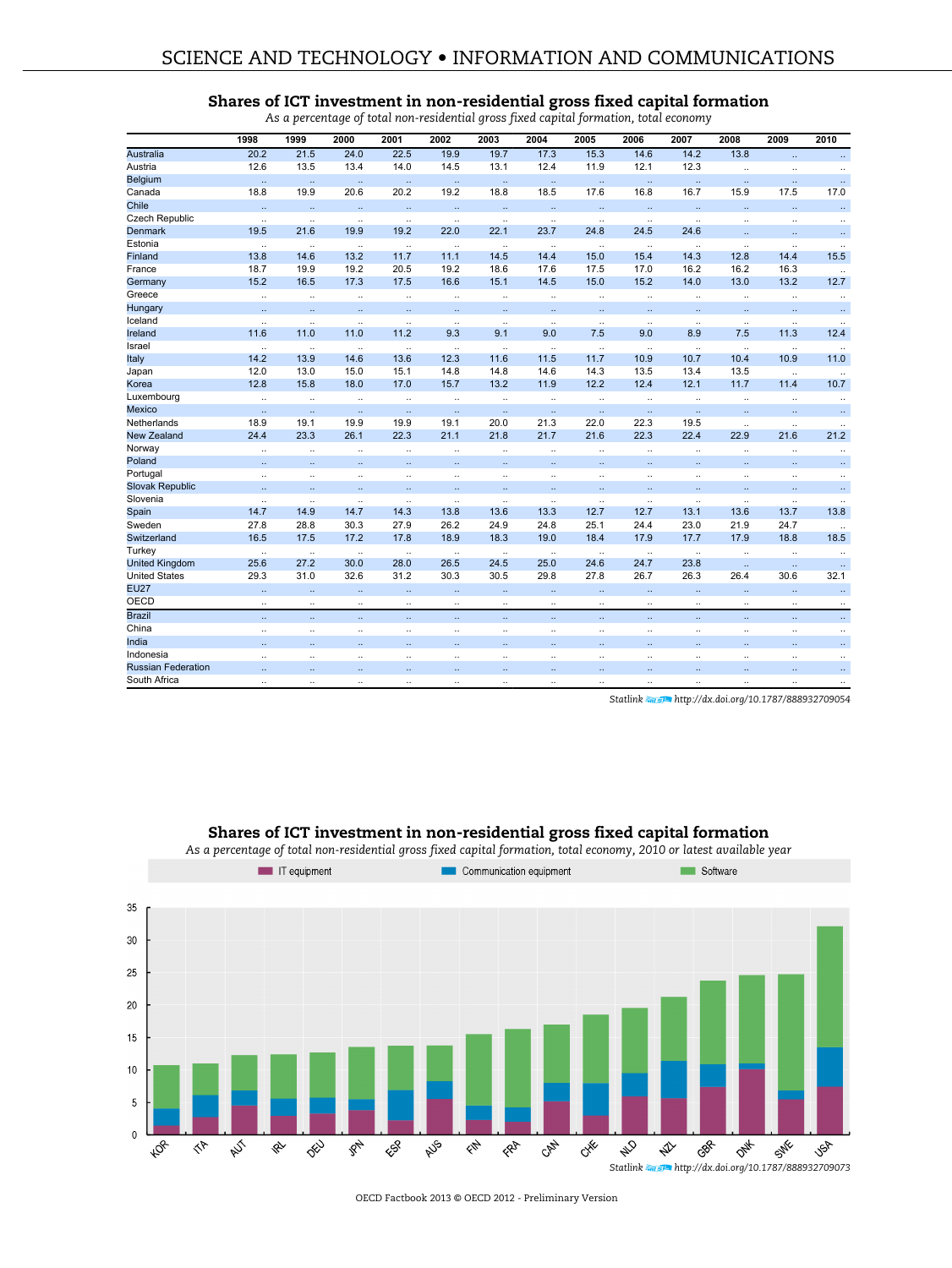# <span id="page-13-0"></span>EXPORTS OF ICT GOODS

Information and communication (ICT) goods have been among the most dynamic components of international trade over the last decade.

#### **Definition**

Exports in ICT goods data are calculated using the World<br>Customs Organisation's Harmonised System (HS) Customs Organisation's Harmonised classifications.

A definition of ICT products (including ICT goods) was designed by the OECD to facilitate the construction of internationally comparable indicators on ICT consumption, investment, trade and production.

The first definition of ICT goods was established in 2003, based on a list of 6-digit items according to the HS 1996 and HS 2002. The second definition of ICT products was adopted in 2008, based on the then newly released second revision of the *Central Product Classification* (CPC rev. 2). The new definition includes ICT goods, ICT services and the first content and media product classification. The scope of the 2008 ICT goods definition is narrower than the 2003 definition.

The 2008 definition is based on principles which emphasise the intended use or functionality of products. The guiding principles for the delineation of the ICT sector led to a definition of ICT goods as follows:

ICT goods must either be intended to fulfill the function of information processing and communication by electronic means, including transmission and display, or use electronic processing to detect, measure and/or record physical phenomena, or to control a physical process.

The result is an ICT goods definition which consists in the selection of 95 items from the 2007 version of the HS classification. ICT goods exports are presented here in US dollars.

#### **Comparability**

Data are taken from the *International Trade by Commodity Statistics* database.

These are compiled according to internationally agreed standards and are generally considered to assure good comparability.

It is however difficult to compare values of the OECD ICT goods trade for 2007 and following years with those for earlier years owing to the new HS classification adopted

# *Overview*

The global financial crisis significantly disturbed trade worldwide, however recent figures on ICT goods exports shows significant signs of recovery. Exports of ICT goods by all OECD countries and the non-OECD countries listed reached about USD 1.25 trillion in 2011. During the global financial crisis, ICT goods experienced a similar situation to that of the dotcom bubble, following which ICTs recovered and grew strongly, for instance the exports of ICT goods grew of 26% in the last two years.

The leading OECD exporters of ICT goods are the United States, Korea, Japan, Germany and the Netherlands. China is the world's largest player. In 2003, China overtook the United States in ICT goods exports. The OECD exporters mentioned above managed to develop their leading position in the export of communications equipment over the previous decade.

in 2007, which differs radically from earlier revisions. The OECD developed a correspondence between the HS 1996, HS 2002 and the HS 2007 for ICT goods.

Adjustment efforts were required to quantify and correct the impact of Missing Trader Intra-Community (MTIC) VAT Fraud from the mid-2000s, which mainly affected the movements of ICT goods within the EU. Trade data for China are not corrected for re-exports.



#### *Sources*

• OECD (2012), *International Trade by Commodity Statistics*, OECD Publishing.

# *Further information*

### *Analytical publications*

- OECD (2012),
- *OECD Science, Technology and Industry Working Papers*, OECD Publishing.
- OECD (2011), *OECD Communications Outlook*, OECD Publishing.
- OECD (2010), *OECD Information Technology Outlook*, OECD Publishing.

#### *Methodological publications*

• OECD (2011), *OECD Guide to Measuring the Information Society 2011*, OECD Publishing.

#### *Websites*

• OECD Key ICT indicators, *www.oecd.org/sti/ictindicators*.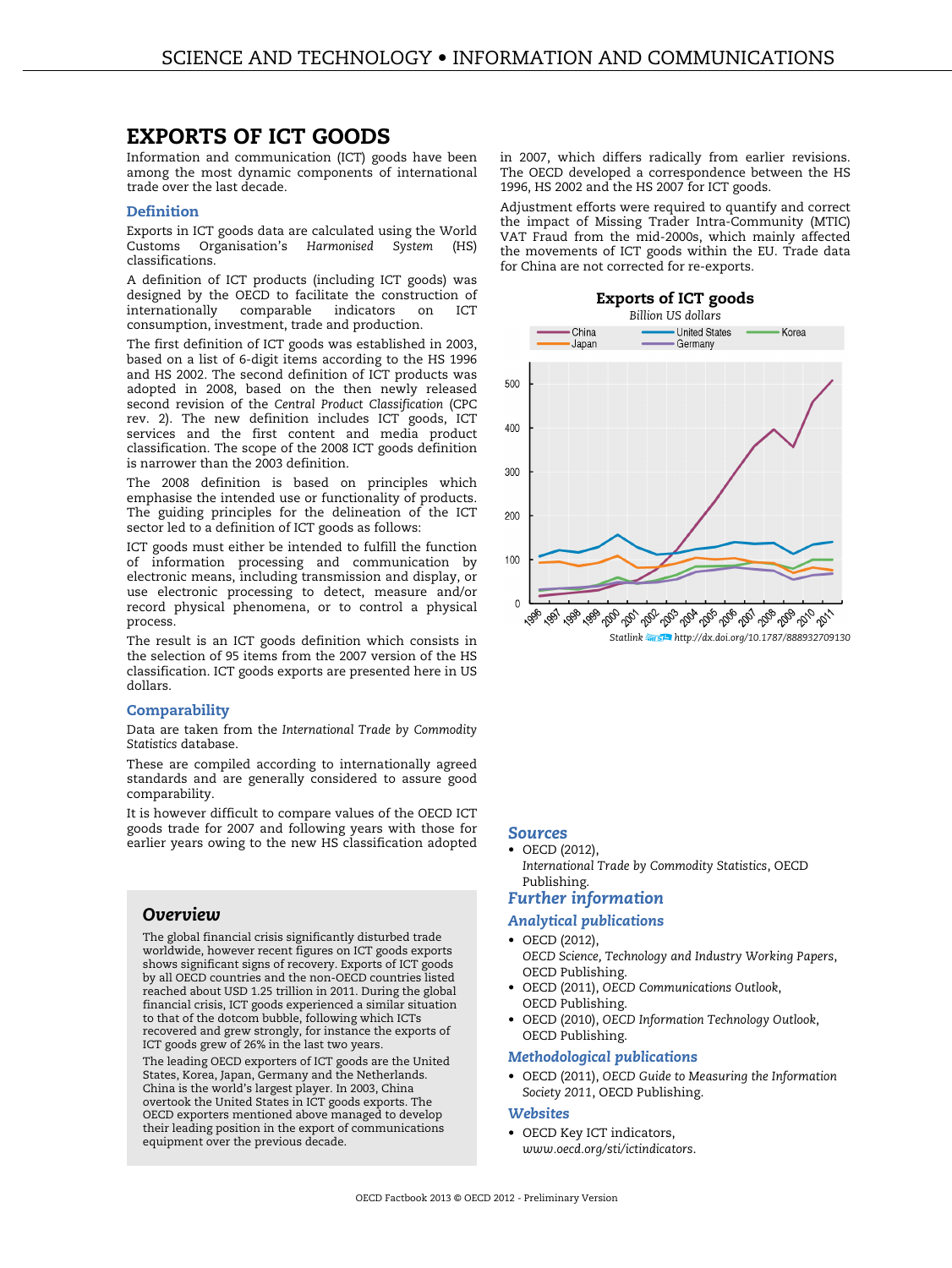|                           | 1999         | 2000                 | 2001           | 2002           | 2003    | 2004           | 2005                 | 2006    | 2007                 | 2008                 | 2009      | 2010                 | 2011           |
|---------------------------|--------------|----------------------|----------------|----------------|---------|----------------|----------------------|---------|----------------------|----------------------|-----------|----------------------|----------------|
| Australia                 | 1 5 6 2      | 1727                 | 1619           | 1 3 7 2        | 1571    | 1713           | 1781                 | 1788    | 1918                 | 2076                 | 1646      | 1992                 | 2043           |
| Austria                   | 3 1 7 6      | 3 9 4 1              | 4 0 0 6        | 4533           | 5 0 0 2 | 5908           | 6467                 | 6710    | 7315                 | 7469                 | 5 2 7 2   | 5720                 |                |
| Belgium                   | 8 9 6 3      | 10825                | 11 453         | 9 7 3 4        | 11 591  | 12 5 27        | 13 4 58              | 12 300  | 11 602               | 12 3 8 8             | 9 2 9 6   | 9609                 | 10417          |
| Canada                    | 14 317       | 20 967               | 13 094         | 10 163         | 10 052  | 11 845         | 13 990               | 14 878  | 15 065               | 14 129               | 10 944    | 10 687               | 11 186         |
| Chile                     | 31           | 30                   | 33             | 36             | 32      | 33             | 44                   | 52      | 76                   | 300                  | 300       | 264                  | 293            |
| <b>Czech Republic</b>     | 752          | 1 3 3 4              | 2 5 8 2        | 4 1 4 8        | 5 2 0 7 | 7 9 0 7        | 8 6 6 8              | 12 3 30 | 16 806               | 20 614               | 16 305    | 19835                | 24 593         |
| <b>Denmark</b>            | 3 3 8 5      | 3654                 | 3 4 7 0        | 4 6 9 2        | 4 2 8 2 | 4 6 6 2        | 5783                 | 5 2 4 8 | 4746                 | 3921                 | 3 1 6 4   | 3516                 | 3686           |
| Estonia                   | 408          | 967                  | 853            | 579            | 820     | 1 1 2 6        | 1405                 | 1 3 1 0 | 730                  | 743                  | 494       | 1 0 0 6              | 2074           |
| Finland                   | 8 4 9 9      | 10781                | 8 5 26         | 8 9 4 4        | 10 0 26 | 10 4 12        | 13 2 38              | 13 243  | 13 994               | 14 4 21              | 6745      | 4 4 6 3              | 3875           |
| France                    | 29 015       | 31939                | 26 310         | 23 6 29        | 23 277  | 26 864         | 27 331               | 31 584  | 26 140               | 25 342               | 19762     | 22 584               | 24 8 14        |
| Germany                   | 39 677       | 48717                | 46 634         | 48 601         | 55 200  | 72 250         | 77 168               | 82 809  | 78 319               | 74 643               | 54 743    | 64 652               | 68 219         |
| Greece                    | 280          | 466                  | 347            | 338            | 389     | 511            | 490                  | 629     | 562                  | 667                  | 496       | 542                  | 638            |
| Hungary                   | 5 5 2 1      | 7 2 3 1              | 7 2 4 4        | 8 8 0 4        | 10899   | 15 694         | 15 944               | 17841   | 21 301               | 24 5 22              | 21 4 65   | 24 218               | 23 913         |
| Iceland                   | $\mathbf{1}$ | $\overline{2}$       | $\overline{2}$ | $\overline{2}$ | 3       | $\overline{2}$ | 3                    | 5       | $\overline{7}$       | 9                    | 3         | 3                    | $\overline{4}$ |
| Ireland                   | 25 589       | 27 697               | 31 638         | 27 430         | 22 5 24 | 23 4 82        | 24 675               | 24 140  | 22 780               | 19 989               | 12 802    | 8866                 | 8 5 9 6        |
| Israel                    | 4745         | 6668                 | 5842           | 4 3 6 7        | 4 2 2 8 | 5 1 3 3        | 3 2 1 0              | 3527    | $\ddot{\phantom{a}}$ | 6 2 9 9              | 7854      | 7 1 7 8              | 7 2 4 7        |
| Italy                     | 9712         | 10 675               | 10 612         | 9 2 3 9        | 9851    | 11 455         | 11 581               | 11 376  | 11 142               | 10 529               | 8 2 1 0   | 9626                 | 10 959         |
| Japan                     | 92 974       | 108 795              | 81 953         | 82 922         | 91 436  | 104 335        | 100 814              | 103 139 | 94 022               | 92 513               | 70 164    | 82 141               | 75 968         |
| Korea                     | 43 453       | 59 4 26              | 44 871         | 53 500         | 65 323  | 84 555         | 85 314               | 86 167  | 94 694               | 90 337               | 79 508    | 99 813               | 99 857         |
| Luxembourg                | 707          | 889                  | 1 1 7 9        | 945            | 720     | 859            | 998                  | 840     | 757                  | 526                  | 402       | 399                  | 452            |
| <b>Mexico</b>             | 27 472       | 34 771               | 34 943         | 33 345         | 31 845  | 37 003         | 38 533               | 46916   | 48 149               | 56 897               | 49 7 64   | 60 159               | 59 368         |
| Netherlands               | 33 805       | 38 160               | 34 286         | 28 578         | 42 666  | 53 615         | 58 717               | 62 308  | 67738                | 63 156               | 53 342    | 61 367               | 61 367         |
| <b>New Zealand</b>        | 148          | 158                  | 141            | 152            | 284     | 351            | 369                  | 374     | 414                  | 402                  | 348       | 372                  | 446            |
| Norway                    | 1 1 4 9      | 1 1 0 4              | 1 1 6 5        | 952            | 1015    | 1 1 6 9        | 1 2 6 8              | 1471    | 1670                 | 2 1 1 6              | 1771      | 1864                 |                |
| Poland                    | 1 1 6 2      | 1 2 9 0              | 1619           | 1980           | 2 3 3 9 | 2819           | 3558                 | 5519    | 7858                 | 11 949               | 12 808    | 15 119               | 12 3 61        |
| Portugal                  | 1 4 7 2      | 1492                 | 1701           | 1711           | 2 3 6 4 | 2 5 4 5        | 2972                 | 3673    | 4 0 4 1              | 3843                 | 1758      | 1941                 | 2 2 5 4        |
| <b>Slovak Republic</b>    | 354          | 388                  | 487            | 492            | 852     | 1698           | 2 9 9 1              | 5 2 6 7 | 8 4 5 4              | 11 823               | 11 574    | 12 245               | 12 633         |
| Slovenia                  | 130          | 169                  | 204            | 220            | 251     | 275            | 229                  | 291     | 384                  | 618                  | 520       | 528                  | 556            |
| Spain                     | 5 3 6 7      | 5 3 5 5              | 5 2 7 0        | 5 0 0 0        | 6 5 23  | 7014           | 7 197                | 7 3 4 7 | 6688                 | 6820                 | 4883      | 5 3 9 5              | $\ddotsc$      |
| Sweden                    | 14 079       | 15 487               | 8 4 8 5        | 9 2 2 8        | 10 153  | 13 640         | 14 613               | 15 115  | 14 533               | 15 830               | 11788     | 15 477               | 17 318         |
| Switzerland               | 2816         | 3 0 8 0              | 2680           | 1910           | 2 2 0 4 | 2 5 9 5        | 3 4 0 8              | 3015    | 3 0 3 4              | 3 3 6 6              | 2746      | 3 2 1 4              | 3 4 4 2        |
| Turkey                    | 840          | 1 0 2 4              | 1056           | 1603           | 1988    | 2933           | 3 2 2 7              | 3 1 7 8 | 2884                 | 2407                 | 2 0 3 3   | 2 0 9 4              | 2 2 3 6        |
| <b>United Kingdom</b>     | 44 529       | 50 419               | 47 999         | 46747          | 37 280  | 37 736         | 42777                | 50 761  | 29 4 9 1             | 27 710               | 23 400    | 24 233               | 23 503         |
| <b>United States</b>      | 128 678      | 156 670              | 128 513        | 111 448        | 114 860 | 124 097        | 128 943              | 140 314 | 136 219              | 138 001              | 113 157   | 134 549              | 140 568        |
| <b>EU27</b>               | $\ddotsc$    | $\ddot{\phantom{0}}$ | $\ddotsc$      | $\ddotsc$      | и,      | ٠.             | $\ddot{\phantom{a}}$ | Ω,      | $\ddot{\phantom{a}}$ | $\ddot{\phantom{0}}$ | $\ddotsc$ | $\ddot{\phantom{0}}$ | $\cdot\cdot$   |
| <b>OECD</b>               | 554 359      | 665 331              | 569 962        | 546 763        | 586 237 | 687 636        | 719 756              | 774 156 | 706 855              | 761 545              | 619 467   | 715 671              | 727 865        |
| <b>Brazil</b>             | 1 2 4 3      | 2 2 3 2              | 2 3 2 9        | 2 1 7 8        | 2 10 6  | 2013           | 3701                 | 3 9 6 9 | 2975                 | 3 1 3 9              | 2 3 2 0   | 1985                 | 1792           |
| China                     | 30 522       | 44 135               | 53 221         | 78 243         | 121 365 | 177 742        | 234 086              | 297 653 | 357 974              | 396 424              | 356 301   | 459 522              | 508 012        |
| India                     | 501          | 714                  | 858            | 781            | 957     | 1 0 8 2        | 1 1 1 3              | 1 3 4 4 | $\sim$               | $\ddotsc$            | 6099      | 4 4 0 4              | 4 4 0 4        |
| Indonesia                 | 3 0 6 9      | 7573                 | 6 0 9 5        | 6 3 0 1        | 5687    | 6527           | 6944                 | 6 1 3 8 | 6025                 | 6517                 | 6921      | 7862                 | 7845           |
| <b>Russian Federation</b> | 441          | 411                  | 284            | 311            | 324     | 451            | 423                  | 771     | 778                  | 784                  | 838       | 926                  | 1 2 2 7        |
| South Africa              | 432          | 417                  | 442            | 390            | 462     | 578            | 587                  | 745     | 846                  | 805                  | 677       | 695                  | 763            |

# Exports of ICT goods

*Million US dollars*

*Statlink http://dx.doi.org/10.1787/888932709092*



Exports of ICT goods *Million US dollars, 2011*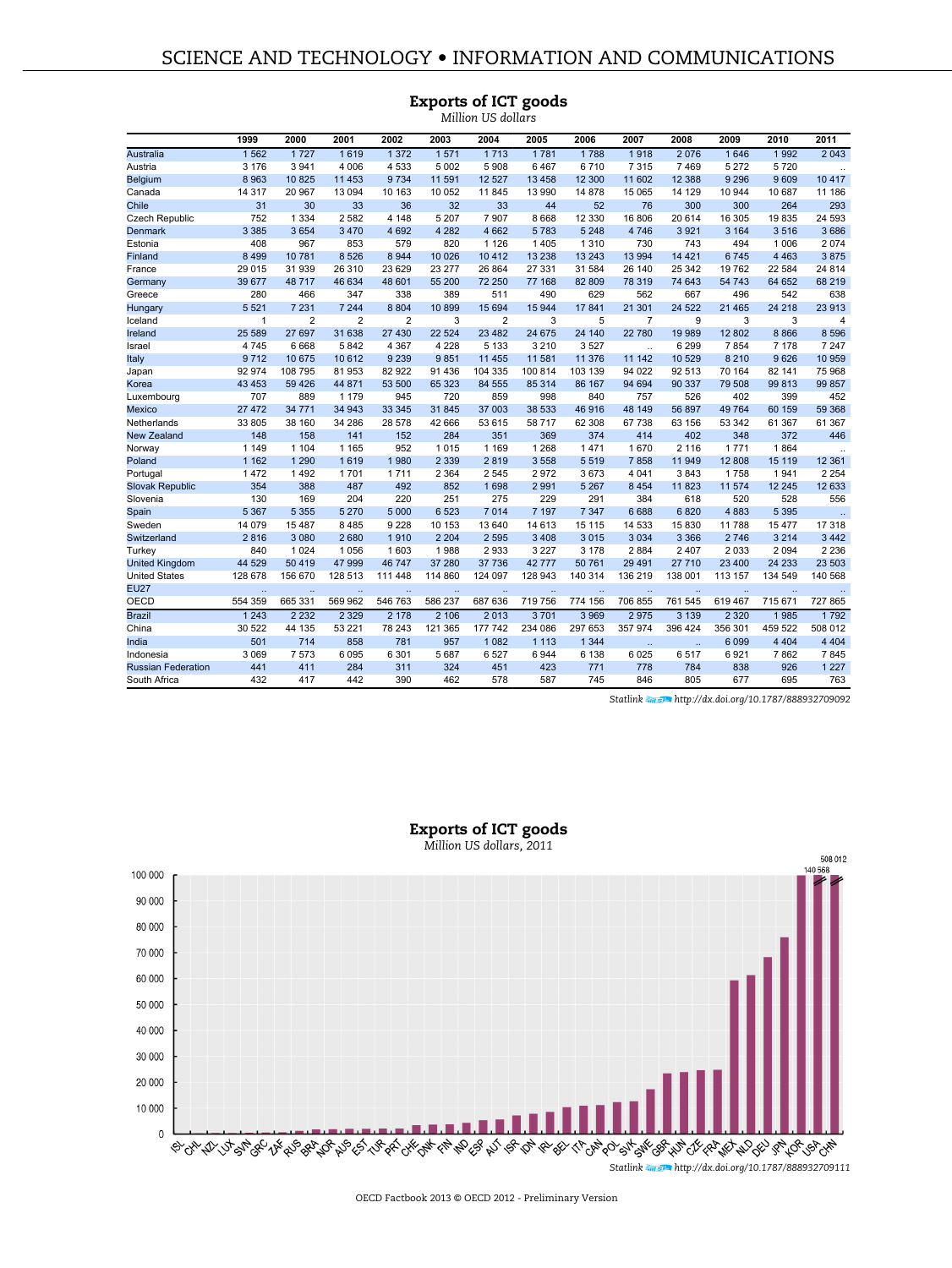# <span id="page-15-0"></span>COMPUTER, INTERNET AND TELECOMMUNICATION

Communication access and computers are increasingly present in homes in OECD countries, both in countries that already have high penetration rates and in those where adoption has lagged.

#### Definition

Access to home computers is the number of households that reported having at least one personal computer in working order in their home.

Also presented are the percentage of households who reported that they had access to the Internet. In almost all cases this access is via a personal computer either using a dial-up, ADSL or cable broadband access.

The third part of the table shows a different approach to Internet access with the Fixed (wired) broadband subscriptions per 100 inhabitants. This indicator is based on the Fixed broadband subscriptions which include the total number of subscriptions to the following broadband technologies with download speeds greater than 256 kbit/s: DSL, Cable modem, fiber-to-the-home and other fixed technologies (such as broadband over power-line and leased lines). Fixed (wired) broadband data are presented as a ratio of subscriptions per 100 inhabitants.

#### **Comparability**

The OECD has addressed issues of international comparability by developing a model survey on ICT used in households and by individuals. The model survey uses modules addressing different topics so that additional components can be added reflecting usage practices and policy interests. The ICT access and use by households and individuals model survey is available on the OECD website.

Statistics on ICT use by households may run into problems of international comparability because of structural differences in the composition of households. On the other hand, statistics on ICT use by individuals may refer to people of different ages, and age is an

### *Overview*

Computer penetration rates are the highest in Iceland, the Netherlands, Luxembourg, Sweden, Norway and Denmark where over 90% of households had access to a home computer by 2011. Penetration rates in Chile and Mexico remain below 30%. Between 2000 and 2011, the share of households with access to a home computer increased by over 40 percentage points in France, Ireland, the United Kingdom, Austria and Spain.

The picture with regard to Internet access is similar. In Korea, the Netherlands, Iceland, Norway, Sweden, Luxembourg and Denmark, over 90% of all households had Internet access in 2011. In Turkey, Mexico and Chile less than 50% of all households had Internet access.

Fixed wired broadband subscriptions reached 314 million in the OECD area at the end of 2011, although growth slowed to 1.8% in the second half of the year. Year-onyear subscriptions rose by 4.1%. Greece, Poland and Chile experienced the highest growth (5%), to reach 21.8, 15.0 and 11.7 fixed wired broadband subscriptions respectively in 2011.

In 2011, Switzerland tops, for the first time, the OECD fixed broadband rankings, with 39.9 subscribers per 100 inhabitants, followed closely by the Netherlands (39.1) and Denmark (37.9). The OECD average is 25.6 subscribers per 100 inhabitants.

important determinant of ICT use. Household- and person-based measures yield different figures in terms of levels and growth rates of ICT use. Such differences complicate international comparisons and make benchmarking exercises based on a single indicator of Internet access or use misleading, since country rankings change according to the indicator used.

Fixed (wired) broadband subscriptions per 100 inhabitants data for OECD and non-OECD countries are collected according to agreed definitions and are highly comparable. The data shown for non-OECD countries were collected according to OECD definitions and provided by the International Telecommunication Union (ITU). The broadband definitions used by the ITU are harmonised with the OECD definitions. Data collected before 2009, Fixed wireless and Satellite subscriptions were included in the Fixed (wired) broadband data. From 2009 these two broadband technologies are excluded.

#### *Sources*

- Key ICT indicators, *www.oecd.org/sti/ICTindicators*
- OECD Broadband Portal, *www.oecd.org/sti/ict/broadband*

# *Further information*

#### *Analytical publications*

- OECD (2012), *OECD Internet Economy Outlook*, OECD Publishing.
- OECD (2011), *OECD Communications Outlook*, OECD Publishing.
- OECD (2010), *OECD Information Technology Outlook*, OECD Publishing.

#### *Statistical publications*

• Eurostat (2012), *Eurostat community survey on ICT usage in households and by individuals*, Eurostat, Luxembourg.

#### *Online databases*

• International Telecommunication Union (ITU) (2012),

*World Telecommunication/ICT Indicators Database*.

- OECD Science, Technology and Industry, *www.oecd.org/sti*.
- OECD Telecommunications and Internet Policy, *www.oecd.org/sti/telecom*.